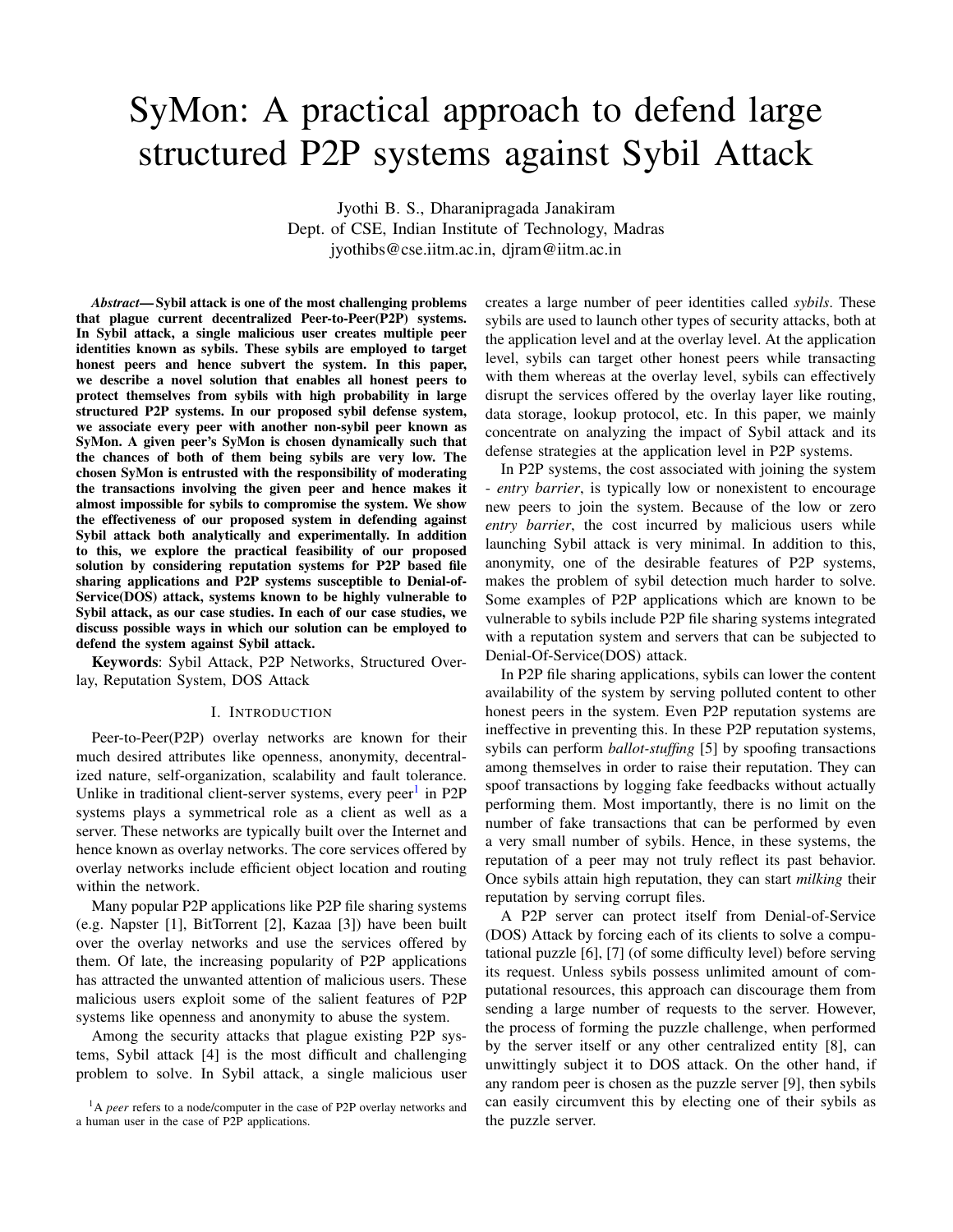*Motivation*: Researchers have attempted to defend against Sybil attack through various approaches. In [4], it has been stated that Sybil attack cannot be fully prevented unless a vigilant central authority generates a single identity for a peer. However, the central authority can itself act as a single point of failure and a performance bottleneck. Various distributed approaches have been proposed to control the peer identity generation process [10], [6], [11]. The main goal of these approaches is to limit the total number of sybils so as to contain their adverse impact on the system. These approaches are useful to protect a class of P2P applications that require the total number of sybils to be a small fraction of the overall size of the system. In systems like [12], which rely on online voting schemes to gather user opinion and then rank user-generated online content, it is important to prevent sybils from *out-voting* non-sybils. In such systems, limiting the total number of sybils can be effective.

There exists another class of P2P applications where even a limited number of sybils can wreak havoc in the system. For example, P2P reputation systems are known to be highly susceptible to even a small number of sybils [13], [14].

In typical Internet scale P2P applications, transactions involving unknown peers, is the norm rather than an exception. In the absence of any information about the unknown peers, the chances of the honest peers getting cheated by sybils are very high. This necessitates the need for a mechanism by which every honest peer can protect itself from sybils during transactions.

*Our approach*: In this paper, we describe a fully decentralized novel solution to protect honest peers from sybils in large structured P2P systems. In our proposed system, every peer is *associated* with another peer, known as *SyMon*(*Sybil Monitor*). The *SyMon* of any given peer is chosen dynamically such that the probability of both of them being sybils is very low. The chosen *SyMon* prevents the given peer(sybil) from targeting other honest peers by monitoring the transactions involving the given peer.

The process of monitoring a transaction is application dependent. Initially, we assume that it is robust to enable *non-sybil SyMon* peers to protect honest peers from sybils during transactions. With this assumption, we mainly focus on the *SyMon* selection process. We propose four methods for *associating* any given peer with its *SyMon*. Our simple discovery protocol can find *SyMon* for any given peer in the system. Moreover, the selection of a *non-sybil* peer as *SyMon* is verifiable and this verification can be performed by any peer in the system. Each of our selection methods differs in its efficacy and the overhead incurred while choosing an eligible *SyMon* in the system. We analyze our sybil defense scheme theoretically and show how hard it is for an *adversary* to break our system. We also show the effectiveness and scalability of our system experimentally.

We explore the feasibility of our proposed solution by integrating it with some of the practical P2P systems, known to be susceptible to sybils. In this paper, we discuss possible ways of incorporating *SyMon* into reputation systems for P2P based file sharing applications and P2P systems known to be vulnerable to DOS Attack. In each of these case studies, we also highlight the role played by the monitoring process in aiding *SyMon* in its fight against sybils.

Summarizing, we claim that this paper makes the following contributions.

- *SyMon*, our sybil defense scheme protects honest peers from sybils by dynamically choosing *non-sybil* peers to monitor the transactions. To the best of our knowledge, ours is the first attempt to defend against Sybil attack through the transaction monitoring process.
- Each of our four proposed *SyMon* selection methods inflicts various costs on malicious users involved in Sybil attack and hence offers different security margins against sybils.
- As part of our case study on reputation systems for P2P based file sharing systems, we discuss potential ways of exploiting *SyMon* to discourage sybils from increasing their reputation through *ballot-stuffing* and hence from lowering the content availability of the system.
- Our case study on P2P based systems prone to DOS attacks suggests possible ways of safeguarding P2P servers from sybil client peers with the aid of *SyMon*.

The rest of the paper is organized as follows. In section  $II$ , we provide the necessary background information relevant for our solution. Section [III](#page-2-0) describes our system model. In section [IV,](#page-3-0) we present details about our system and then discuss its strengths and weaknesses against a range of attacks in section [V.](#page-6-0) We show the robustness of our proposed solution through simulation results in section [VI.](#page-8-0) We compare our solution with existing research work in section [VIII.](#page-13-0) Section [VII](#page-11-0) describes our case studies on reputation systems for P2P based file sharing applications as well as P2P systems prone to DOS Attack. Finally, we conclude this paper in section  $IX$  with a mention about possible future research directions.

# II. BACKGROUND

# <span id="page-1-0"></span>*A. P2P Systems*

P2P networks are characterized by a network architecture of interconnected peers wherein each peer plays the dual role of a client as well as a server. These systems can function well, self-organize and even scale in the presence of transient peers. Moreover, their most attractive feature is that the resources to form the network are generally contributed by the peers themselves unlike traditional systems which are built from the resources dedicated by a central authority. These systems offer routing infrastructure for efficient storage as well as retrieval of data objects. Many applications have been built over the P2P overlay substrate which exploit the services offered by the underlying overlay infrastructure. Some examples of currently popular P2P applications include Gnutella [15], BitTorrent [2], Skype [16], etc.

Broadly, a P2P overlay network can be classified as either a *structured overlay* or an *unstructured overlay* based on the overlay network topology organization [17].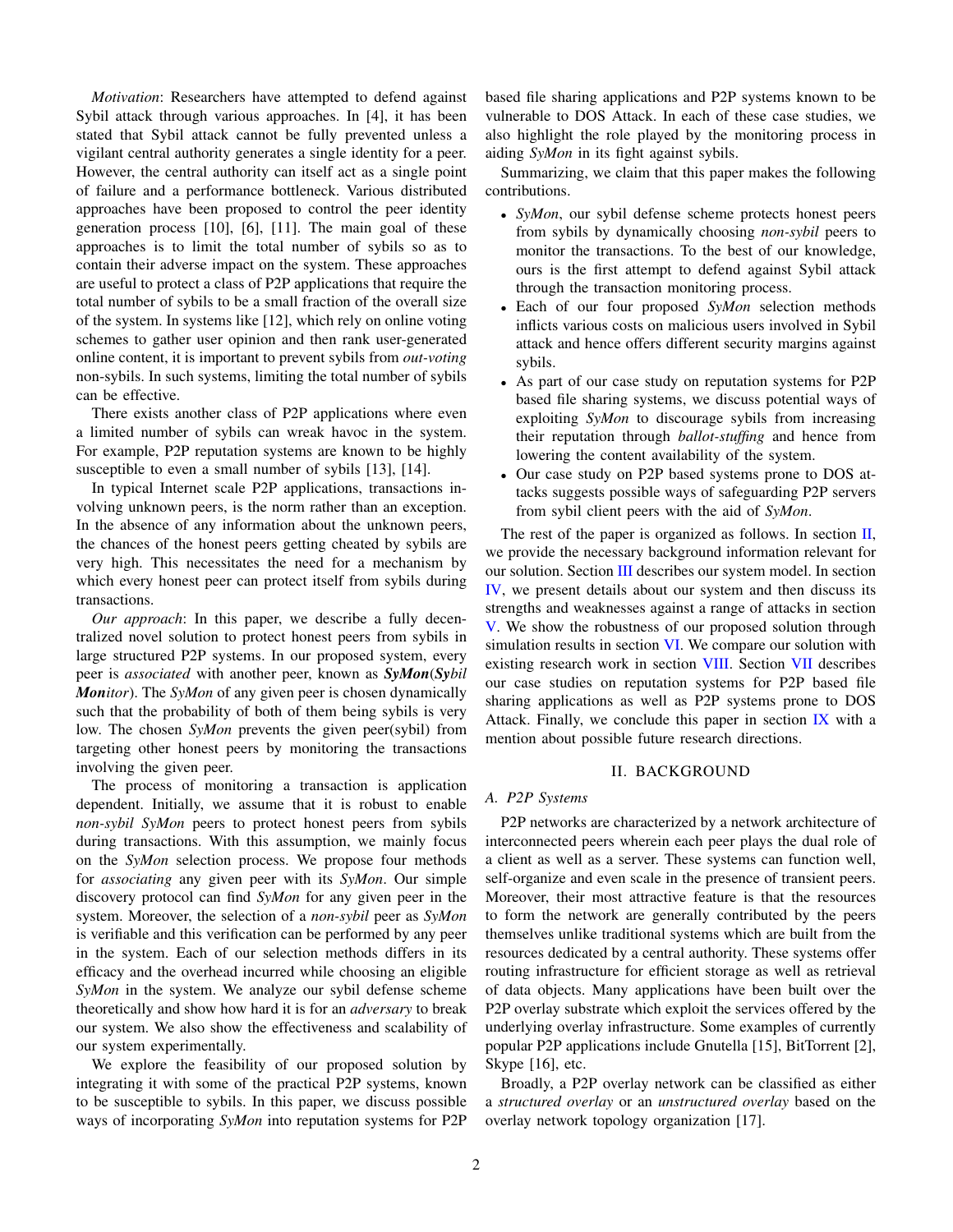*1) Unstructured Overlay:* Unstructured overlays, like Gnutella [15], are characterized by peers which are connected in the form of a random graph. Hence, the system is resilient to frequent peer joins and leaves. In these systems, there is no correlation between peers and the data stored by them. Hence, controlled flooding or random walks is the main strategy adopted to locate the required data. This form of routing is effective in locating highly replicated (popular) data. However, a search for unpopular data (i.e. data that is not widely replicated) increases the system load as the query has to be routed to a large number of peers. Moreover, the system does not scale well since the load incurred by peers increases linearly with the total number of queries as well as the size of the system.

<span id="page-2-5"></span>*2) Structured Overlay:* In structured overlays like Pastry [18] and Chord [19], the network topology is well organized. These systems use *Distributed Hash Tables(DHT)* so that the data is placed deterministically on specific peers. Both peers and objects are assigned *unique* identities randomly from the *same* identity space, known as peer identities and *keys* respectively. A live peer whose identity is closer to some object's key is responsible for its storage. This data storage strategy is scalable as it can give stronger guarantees for locating both popular and unpopular data in no more than  $log_N$ steps on average where *N* is the size of the network. However, it can also lead to frequent migration of objects between peers or even data loss due to excessive peer joins and leaves.

In subsequent paragraphs, we provide a brief overview about Pastry and Chord with a focus on aspects relevant for our solution.

*a) Pastry:* In Pastry, every peer maintains the routing state information that includes a routing table, a *neighborhood set* (containing a set of *live* peers geographically proximal to the given peer) and a *leaf set* (containing a set of *live* peers on either side of the given peer in the identity space).

A *live* peer closest to the given peer in the identity space can be found from its *leaf set* entries. Similarly, 'k' closest *live* neighbors of a given peer can be found in the given peer's *leafset* or in the *leafsets* of a few of its neighbors.

*b) Chord:* In Chord, peers are ordered in form of an identifier circle (known as the *chord ring*), based on their peer identities. Here, the routing state information maintained at each peer includes a routing table and pointers to its immediate *successor* and *predecessor* peers in the ring.

A *live* peer closest to the the given peer in the identity space is either its *predecessor* or *successor* in the chord ring. Similarly, 'k' closest *live* neighbors of a given peer can be found on either side of the given peer in the ring.

## III. SYSTEM MODEL

<span id="page-2-0"></span>In this section, we describe our system model and the assumptions made.

## <span id="page-2-4"></span>*A. P2P Overlay*

The system comprises of a fully decentralized large structured P2P overlay infrastructure like Pastry or Chord that implements DHT. We also assume that the underlying overlay infrastructure exposes APIs like:

- $p = \text{Lookup}(x)$ : Find a *live* peer 'p' closest to the given key 'x' in the identity space.
- *Route(x, Msg)*: Route the given message ('Msg') to a *live* peer whose identity is closest to the given key 'x' in the identity space.
- *npset = findKClosestNeighbors(p)*: Find 'k' closest *live* neighbors ('npset') of the given peer 'p' in the identity space. When k=1, it returns the closest *live* neighbor of the given peer 'p'.

The underlying overlay infrastructure is assumed to be outside the control of malicious users.

#### <span id="page-2-2"></span>*B. Peer Identity Generation*

Before joining the system, every peer creates its public/private key pair using 1024-bit RSA [20] and then hashes the public key using SHA-1 [21] to generate its peer identity. The peer generates its Identity Certificate (using SPKI [22] or X.509 [23]) containing its identity (represented as a 40-digit hexadecimal number) and its public key.

A cryptographic hash function like SHA-1 is employed so that peer identities are generated randomly and also distributed *uniformly* over the circular identity space ranging from 0 to  $2^{160} - 1$ . This approach prevents sybils from choosing their own desired identities [24].

The RSA public/private key pair is used to encrypt all messages exchanged between peers so as to assure authentication, confidentiality and non-repudiation.

# <span id="page-2-3"></span>*C. Proof-Of-Work*

In order to prevent malicious users from creating a large number of sybils, every attempt to generate a peer identity is associated with some *Proof-of-Work* model [25] like computational puzzles [4], [24], [6], [11], [9]. In this model, a peer is forced to solve a puzzle before generating its identity. The puzzle result is embedded in the peer's Identity Certificate so that others can verify the same.

Any verifiable computational puzzle (with varying difficulty level) can be associated with the peer identity generation process. The puzzle's difficulty level is chosen such that a honest peer can easily generate its peer identity once whereas a malicious user incurs huge cost when it attempts to generate a large number of sybils.

In our model, we chose the puzzle in which a peer is required to find the preimage of its public key under a given hash function. Under this puzzle, the number of hash operations required to generate a peer identity is given by:  $\Gamma = 2^n$  $\Gamma = 2^n$  $\Gamma = 2^n$  where 'n' is the number of bits in the hash output<sup>2</sup> [26]. This value also determines the difficulty level of the puzzle and can be set to some value depending on the application needs.

<span id="page-2-1"></span><sup>&</sup>lt;sup>2</sup>The theoretical bound on a preimage search holds good since the input (i.e. the public key and hence the peer identity) cannot be modified arbitrarily.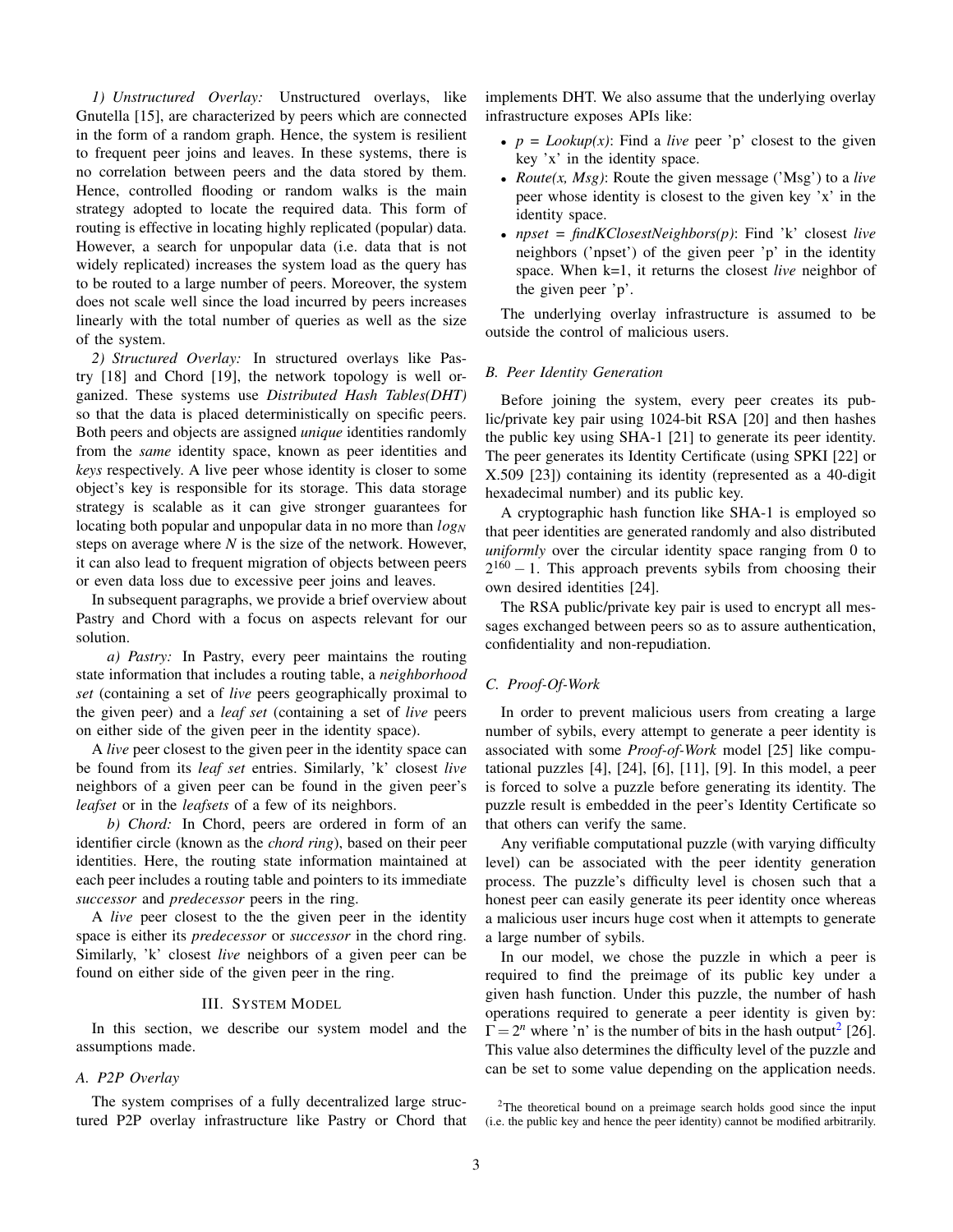<span id="page-3-1"></span>

# <span id="page-3-2"></span>1: Transaction threat models

# *D. Threat Model*

*1) Peer model:* The system includes honest users as well as malicious users. Each honest user follows the protocol (i.e. rules that are to be abided by a peer while being part of it) and generates its peer identity once before joining the system. Each malicious user may generate multiple peer identities called sybils. Malicious users may collude with each other. Sybils, created by all malicious users, are considered to be under the control of a single *adversary*. They are byzantine in nature and attempt to subvert the system at all times by helping each other.

Since the size of the system is large, a honest peer may know a very small subset (maybe none) of the other peers in the system. However, sybils know all other sybils under the control of the *adversary*.

<span id="page-3-4"></span>*2) Transaction model:* We consider two transaction models in this paper.

*a) Model I:* In this model (shown in Fig.  $1(a)$ ), the transaction involves two peers, an honest peer and the other unknown peer. The honest peer is at risk of being abused by the other peer during the transaction. Hence, the honest peer is considered as the *verifier* and the other unknown peer is considered as the *suspect*.

*b) Model II:* In this model (shown in Fig. [1\(b\)\)](#page-3-2), the transaction involves three peers, an honest peer and two unknown peers. The two unknown peers transact among themselves. Through this transaction, they can cheat the third honest peer. Hence, the honest peer is considered as the *verifier* and the other two peers as *suspects*.

A peer can be a *verifier* or a *suspect* depending on the role it plays in a transaction. A *verifier* peer attempts to determine if the *suspect* peer(s) is a honest peer or a sybil.

An example would make the above mentioned transaction threat scenarios clear. Consider P2P reputation systems for file sharing applications in which sybils attempt to lower the content availability of the system. To accomplish this, sybils fake transactions among themselves to raise their reputation. Once they attain a high reputation, they serve low quality files to other honest request peers in the system. A new (honest) requester peer analyzes the past transactions of a provider peer before selecting it for a transaction (as per *model II*). Once a provider peer is chosen, it can still cheat the honest requester peer by sending a *decoy* file (as per *model I*).

We use the notations shown in the following table in the

rest of this paper.

| Symbol                   | Description                                    |
|--------------------------|------------------------------------------------|
| N                        | Size of the P2P network                        |
| $K_A^+$                  | Public key of a peer A                         |
| $K_A^-$                  | Private key of a peer A                        |
| ID <sub>A</sub>          | Identity of a peer A                           |
| $ID4*$                   | Transient identity of a peer A                 |
| ${ID_A, ID_B}$           | Set of two peer identities that match by (pre- |
|                          | $fix/suffix)$ $\Phi$ consecutive digits        |
| $M_{TR}$                 | Timestamped message containing a list of       |
|                          | peer identities and their digitally signed Ack |
|                          | messages                                       |
| H                        | A cryptographic hash function whose output     |
|                          | is uniformly distributed over the output space |
| $H(N_1) \rightarrow N_2$ | $N_1$ is hashed using H to get $N_2$           |
| $N^x$                    | Number whose 'x' leading/trailing consecu-     |
|                          | tive bits are zero                             |
| R                        | Random number                                  |
| $T_n$                    | Unique transaction reference number            |
| $N_1 \cdot N_2$          | Concatenation of $N_1$ and $N_2$ numbers       |

# IV. SYMON

<span id="page-3-0"></span>In this section, we describe a novel solution that enables all honest peers to protect themselves from sybils with high probability in large structured P2P systems. In our proposed system, we associate every transacting peer with another nonsybil peer known as *SyMon*. A given peer's *SyMon* is chosen dynamically such that the chances of both of them being sybils are very low. The chosen *SyMon* is entrusted with the responsibility of moderating the transactions involving the given peer which makes it almost impossible for sybils to compromise the system.

#### <span id="page-3-3"></span>*A. Challenges in choosing a SyMon*

Choosing a *SyMon* for any given peer in a fully distributed P2P system prone to Sybil attack poses the following challenges:

- The given peer and its *SyMon* should not be sybils. More specifically, a malicious user should incur a very high cost if it attempts to break this defense.
- Any peer should be able to verify with high probability whether the given peer and its *SyMon* are sybils.
- The selection process should be simple so that honest peers can choose their *SyMon* with minimal overhead.
- *SyMon* should be selected dynamically so that the same peer (or a small set of peers) is not chosen always.

#### *B. SyMon Selection Overview*

In this section, we propose four ways of *associating* any given peer with its *SyMon* in an attempt to meet the challenges listed in section [IV-A.](#page-3-3) Our selection methods accomplish their main goal of choosing a *non-sybil SyMon* by exploiting the fact that it is very difficult for two sybils to be neighbors in the identity space when peer identities are generated randomly and when an *adversary* does not control a large percentage of sybils (see section [III-B](#page-2-2) and section [III-C\)](#page-2-3). Each of these methods has varying complexity and incurs varying cost on honest peers as well as an *adversary*. Depending on the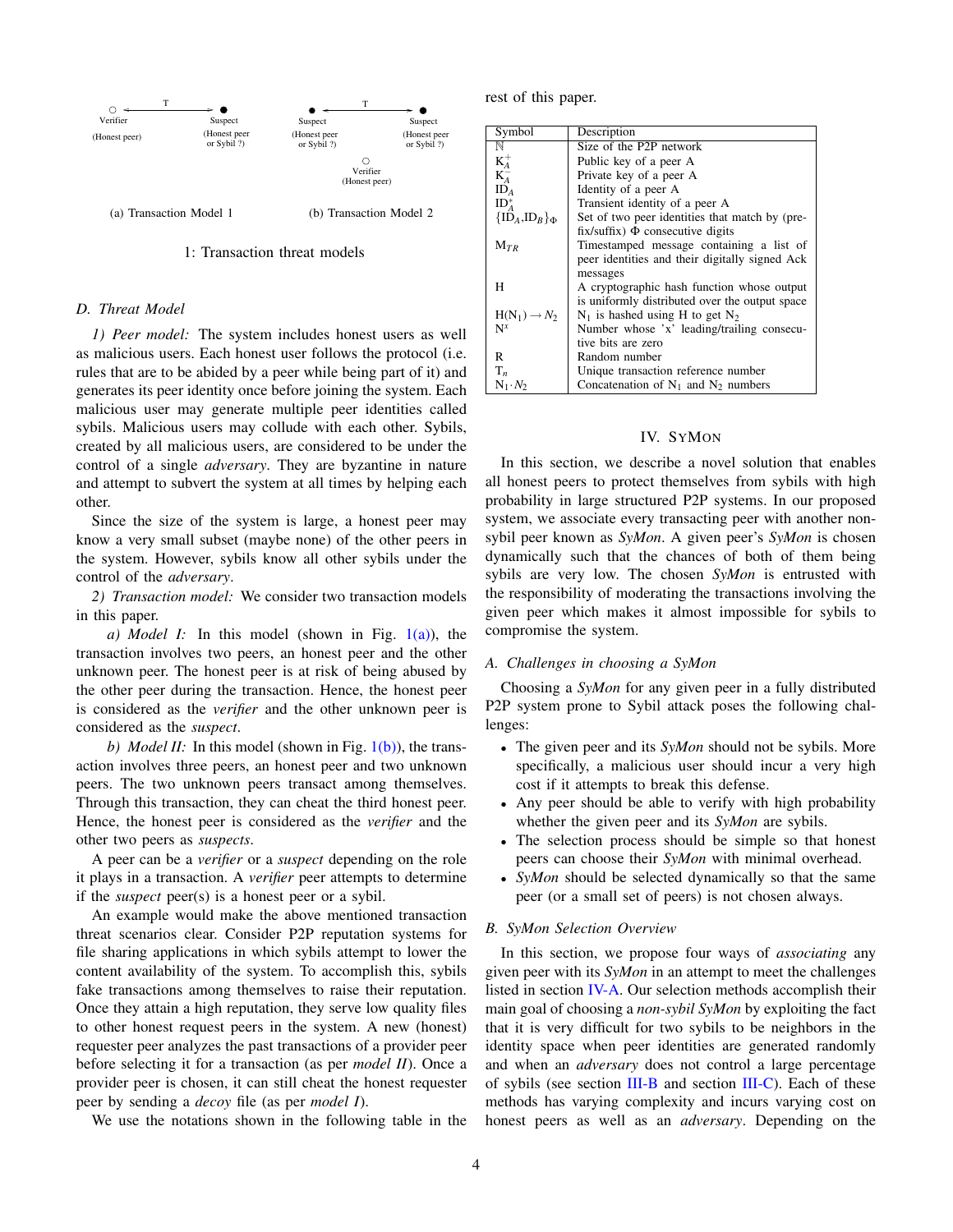<span id="page-4-1"></span><span id="page-4-0"></span>

(b) Transaction Model 2

2: Transaction threat models under SyMon

application needs, any one of our selection methods can be employed to defend against Sybil attack.

We describe a discovery protocol for dynamically choosing the most eligible *live* peer in the system as per our proposed *SyMon* selection criteria. This discovery protocol is fully decentralized and piggybacks on the underlying structured overlay routing constructs (outlined in section [III-A\)](#page-2-4). We also propose a verification mechanism to check if a *SyMon* was chosen as per one of our selection methods.

Consider a transaction involving two unknown peers, say *Alice* and *Bob* (see *Model I* in section [III-D.2\)](#page-3-4). *Alice*, a honest peer, is the *verifier* and *Bob* is the *suspect*. In our scheme, either *Alice* or *Bob* can choose *Bob's SyMon*, say *Carol*. If *Alice* chooses *Carol*, then our selection methods ensure with high probability that it is not a sybil of *Bob*. If *Bob* chooses *Carol*, then *Alice* can, with high probability, verify whether *Bob* and *Carol* are sybils. If *Alice* concludes that *Bob* has chosen its sybil as its *SyMon*, then the transaction is aborted.

A *non-sybil Carol* moderates the transaction between *Alice* and *Bob* to prevent *Bob* from cheating *Alice*. *Carol* also ensures the legitimacy of the transaction between *Alice* and *Bob* as shown in Fig. [2\(a\).](#page-4-0) For example, in P2P systems prone to DOS attack, *Carol*(puzzle server) can construct a puzzle challenge. *Alice*, the server, can decide to serve a client's (*Bob's*) request only after it solves the puzzle.

Any peer (say *Dave*) can determine the legitimacy of the transaction between *Alice* and *Bob* even when it was not directly involved in the transaction by i)verifying the selection of *Carol* (as depicted in Fig. [2\(b\)\)](#page-4-1) and ii)considering *Carol's* feedback about the status of the transaction. For example, in P2P reputation systems, *Dave* (a new requester peer) analyzes the old transaction history of a potential provider peer (*Bob*)

before selecting it. During this step, *Dave* can verify the selection of *Carol* which moderated the transaction between *Alice*(old requester peer) and *Bob* and consider *Carol's* feedback in order to assess the validity of *Bob's* past history as detailed in *Model II* of section [III-D.2.](#page-3-4)

## <span id="page-4-3"></span>*C. SyMon Selection Methods*

In this section, we present different ways of choosing *SyMon* for a given peer. Each of our *SyMon* selection methods specifies the criteria in terms of the threshold minimal number of (prefix/suffix) consecutive digit match between peer identities. Only those peer identities which are very close to each other in the identity space will have maximum digit match. As per section [III-B](#page-2-2) and section [III-C,](#page-2-3) the computational cost associated with generating sybils that are closest neighbors in the identity space is prohibitively high. Since the chances of sybils being closest neighbors in the identity space are very low, our selection criteria enable us to choose a *non-sybil SyMon* for any given peer.

The minimal threshold value determines the cost incurred by an *adversary* in breaking each of our selection methods and is dependent on the size of the network. To compute its value, every peer should estimate the size of the network at periodic intervals by using any of the approaches proposed in [24], [27], [28], [29]. A new peer can obtain the network size estimates at different instances of time from some of its neighbors in the identity space. From this data, it can compute the average estimate at different times in the past. The chances of sybils corrupting this estimate is very low since a majority of the neighbors of any peer will be *non-sybil* peers.

<span id="page-4-2"></span>*1) Selection Method 1: Criteria*: In this method, a peer whose identity matches by (prefix/suffix) Φ consecutive digits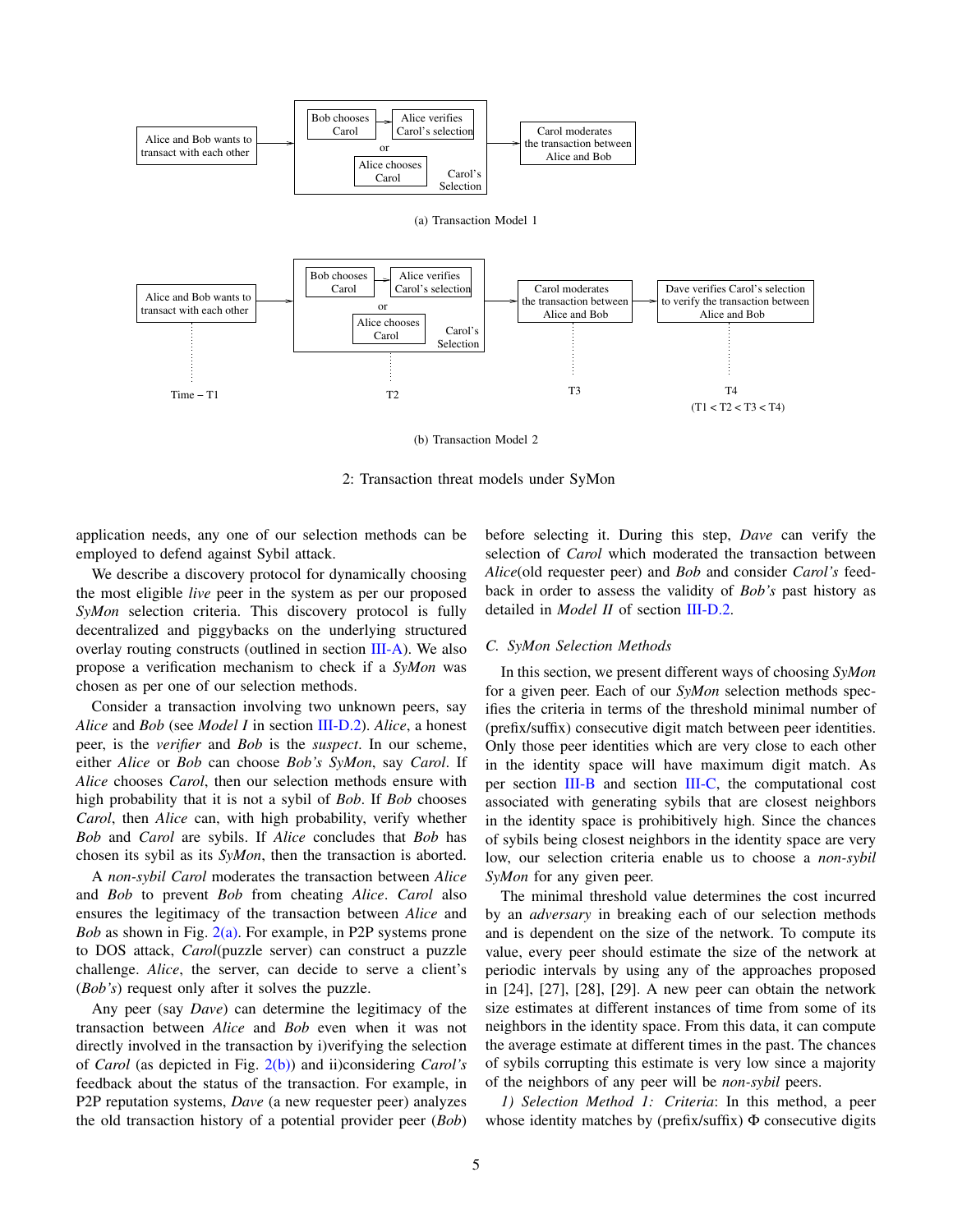with *Bob*'s identity is considered as *Bob's SyMon* (ID*S*).

$$
\{\text{ID}_S \mid \{\text{ID}_{Bob}, \text{ID}_S\}_{\Phi} \text{ and } \Phi \ge \Phi_{\beta}\}\text{ where } 0 \le \Phi < 40
$$

Here,  $\Phi_{\beta}$  is a constant dependent on the size of the network. When it is set to an appropriate value, *Bob*'s closest neighbor(s) can satisfy this criteria.

*Discovery*: To discover Bob's closest *live* neighbor, a *TraceRoute* message( $M_{TR}$ ) is sent to *Bob*'s neighbors (see section [II-A.2](#page-2-5) and section [III-A\)](#page-2-4). Any neighbor peer which receives  $M_{TR}$ , appends its digitally signed Ack message to it so as to prevent sybils from corrupting or creating bogus *MT R* messages. *Bob's SyMon* is finally chosen from M<sub>TR</sub>, as per the criteria.

*Discussion*: In this method, either *Alice* or *Bob* can discover *Bob's SyMon* with minimal effort. Since a different *SyMon* is chosen for every peer, the transaction monitoring load is well balanced. However, if the neighborhood of a peer does not change, then the same peer is burdened with monitoring all transactions involving the given peer.

The main disadvantage with this approach is that if an *adversary* finds two sybils who are also neighbors, then they can be *reused* for multiple transactions with other honest peers.

*2) Selection Method 2: Criteria*: In this method, any two peers whose identities match by ( $prefix/suffix) \Phi$  consecutive digits are considered as *Bob's SyMons* (ID<sub>S<sub>1</sub></sub>, ID<sub>S<sub>2</sub></sub>).

$$
{\{ID_{S_1} \text{and } ID_{S_2} \mid \{ID_{S_1}, ID_{S_2}\}_{\Phi} \text{ and } \Phi \ge \Phi_{\alpha}\}}
$$
  
where  $0 \le \Phi < 40$ 

Here,  $\Phi_{\alpha}$  is a constant dependent on the size of the network.

*Discovery*: Every peer finds its closest neighbor, as mentioned in selection method 1 (see section  $IV-C.1$ ). If the locally discovered peer identity set comprising of the peer's and its neighbor's identities satisfies the above mentioned criteria then it is advertised in the system. The advertisement of peer identity sets (along with  $M_{TR}$ ) of some  $\Phi$  value is similar to the advertisement of files(with associated metadata) in P2P file sharing systems. The  $\Phi$  value can be considered as the name of the advertised set. When required, either *Alice* or *Bob* can query the system for an advertised set by specifying  $\Phi$  as the search keyword. If multiple sets are returned, a set is chosen randomly. Both the peers found in the set are chosen as *Bob's SyMons* since the chances of two sybils being neighbors and hence being found in the same advertised set are very low.

*Discussion*: The discovery protocol in this method is complex and sensitive to churn. In systems with high churn rate, the process has to be repeated periodically to ensure the freshness of the advertised peer identity sets. Peers which store the advertised copies of the discovered sets can discard the sets after *some* time period depending on the churn rate.

In this method, there is a possibility that the same advertised peer identity set(s) is employed by all transacting peers as their *SyMon*. Hence, the peers found in this set have to incur the entire load of monitoring all the transactions in the system. The load can be balanced more evenly by setting  $\Phi_{\alpha}$  to an appropriate value and hence increasing the number of advertised sets as discussed in section [V-A.](#page-6-1)

<span id="page-5-0"></span>*3) Selection Method 3: Criteria*: In this method, a *transient identity* is generated for *Bob* for each of its transactions. A peer whose identity matches by (prefix/suffix) Φ consecutive digits with *Bob's transient identity* is considered as its *SyMon* (ID*S*).

$$
\{N^x \mid H_1(K_{Bob}^+, K_{Alice}^+, T_n \cdot R) \to N^x\}
$$
  

$$
\{ID_{Bob}^* \mid H_2(K_{Bob}^+, K_{Alice}^+, T_n \cdot R) \to ID_{Bob}^*\}
$$
  

$$
\{ID_S \mid \{ID_{Bob}^*, ID_S\}_{\Phi} \text{ and } \Phi \ge \Phi_{\beta}\} \text{ where } 0 \le \Phi < 40
$$

*Bob* can generate its *transient identity* by solving a computational puzzle. Though any verifiable computational puzzle can be adopted during this step, we have used the one mentioned in [24]. To solve the puzzle, *Bob* has to find a random number(R) such that the output of the hash function( $H_1$ ) contains 'x' leading/trailing bits as zero. *Bob*'s public key  $(K_{Bob}^+)$ , *Alice*'s public key $(K_{Alice}^+)$  and a unique number identifying the transaction( $T_n$ ) are given as parameters to the puzzle. The puzzle's result(R) and its parameters are hashed  $(H_2 - SHA-1)$ to generate *Bob*'s *transient identity*.

*Discovery*: The discovery protocol, in this method, involves finding a *live* peer closest to *Bob's transient identity* in the system. This is done by sending a message with *Bob's transient identity* as the destination address (as *Lookup(Bob's transient identity)*). *Bob's SyMon* is then chosen from among the neighbors of this discovered peer as detailed in selection method 1 (refer section [IV-C.1\)](#page-4-2).

*Discussion*: This selection process is applicable where *Bob* is required to choose its *SyMon* rather than *Alice*, so that the burden of solving the puzzle is on *Bob*. The unique transaction reference numbers ensure that the *transient identities* are uniformly distributed over the identity space. This results in the selection of a different *SyMon* for every transaction thereby distributing the monitoring load uniformly on all peers in the system.

The above mentioned puzzle parameters prevent the puzzle result from being *reused* by *Bob* (or *Bob*'s sybils) for a different transaction with *Alice* or with any other peer. The main drawback with this approach is that even an honest peer is required to solve the puzzle for every transaction. Moreover, a sybil can *precompute* the puzzle associated with its *transient identity* generation.

*4) Selection Method 4:* This method is similar to selection method 3, discussed in section [IV-C.3.](#page-5-0) However, in this method, *Bob's transient identity* is associated with a validity period by adding *Nonce*, a random number, as one of the parameters to the puzzle.

$$
\{N^x \mid H_1(K_{Bob}^+, K_{Alice}^+, T_n \cdot None \in R) \to N^x\}
$$
  

$$
\{ID_{Bob}^* \mid H_2(K_{Bob}^+, K_{Alice}^+, T_n \cdot None \in R) \to ID_{Bob}^*\}
$$
  

$$
\{ID_S \mid \{ID_{Bob}^*, ID_S\}_{\Phi} \text{ and } \Phi \ge \Phi_{\beta}\} \text{ where } 0 \le \Phi < 40
$$

*Nonce* can be specified by either *Alice* or a generic entity outside the system as mentioned in [30]. This ensures that sybils can't *precompute* their *transient identities*. However, the main drawback with this approach is the difficulty in determining the duration of the validity period. If this duration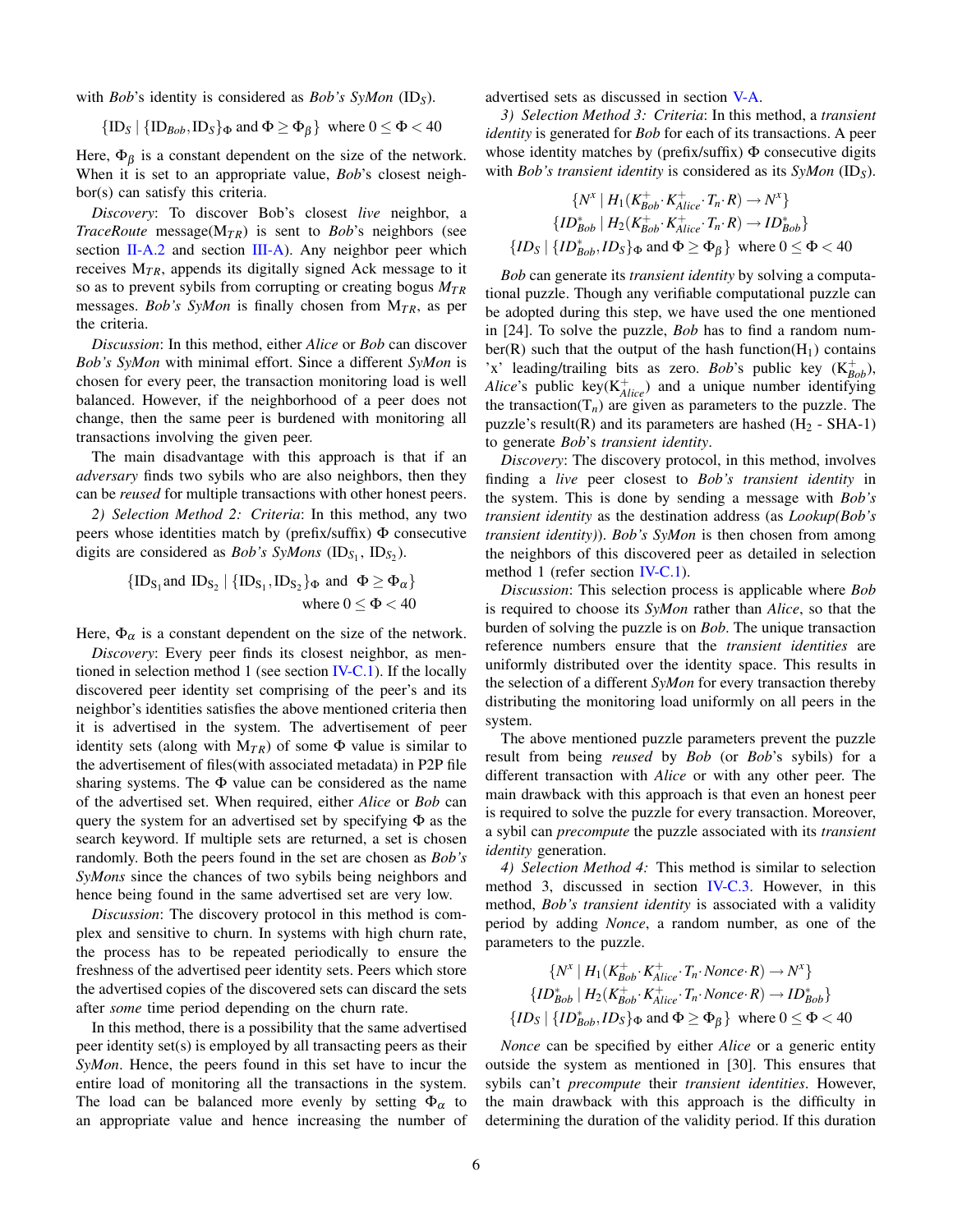is small, some honest peers (with limited resources) may have to solve the puzzle repeatedly. On the other hand, larger duration results in a more easily subvertable defense against sybils. The duration of the validity period should therefore depend on the application needs.

# <span id="page-6-4"></span>*D. Verification of SyMon's selection*

Any peer can check whether the *SyMon* of a given peer was *indeed* selected according to one of our selection methods as shown below:

- 1) Get an estimate of the size of the network at a time that is closest to the time when the peer identity set and the discovery protocol's *TraceRoute* message were created.
- 2) Determine  $\Phi_{\alpha}/\Phi_{\beta}$  and check if the  $\Phi$  value of the peer identity set meets the selection criteria that was adopted to choose the *SyMon*.
- 3) Verify if all the peers found in the discovery protocol's *TraceRoute* message have provided their digitally signed Ack messages.
- 4) If a puzzle is posed, check if the puzzle parameters and its result are valid. (This is applicable only to selection methods 3 and 4).
- 5) If some validity period is associated with the peer identity set, check if it has expired. (This is applicable only to selection method 4).

Verification fails if any of the above mentioned tests specified in step 3 to 5 fails.

#### V. THEORETICAL EVALUATION OF SYMON

<span id="page-6-0"></span>In this section, we first discuss the formal model underlying our sybil defense scheme. Using this model, we determine an appropriate value for  $\Phi_{\alpha}$  and  $\Phi_{\beta}$  that form an integral part of our *SyMon* selection methods. We discuss how these threshold values influence the cost incurred by an *adversary* to break our system. We then consider some of the attack strategies that can be adopted by the *adversary* to compromise our system. We also explore theoretically, the security margin provided by each of our selection methods under these attack strategies.

## <span id="page-6-1"></span>*A. Choosing SyMon*

The formal model underlying our solution draws parallels between the problem of finding a *SyMon* for any given peer and the *classical birthday problem* [31] and its family of problems. The *classical birthday problem* refers to the probability of finding *some* pair of people having the same birthday in a set of randomly chosen people. For example, collision search [32] on a hash function (like SHA-1, used to generate peer identities) is similar to the *classical birthday problem*.

In our model, we consider every peer identity to be the result of one hash operation(trial) on SHA-1. Therefore, the entire network represents the total number of trials(r) performed by all peers collectively on SHA-1. Using this model, we discuss the selection of *SyMon* in selection method 2 followed by a discussion on the rest of the selection methods.

*Selection method 2:* In this method, we try to discover *any* two peers whose identities match by at least  $\Phi_{\alpha}$  digits. The search for a *single* advertised set in the system containing these eligible peers is equivalent to performing a *partial collision search* on SHA-1. This is because only Φ digits collide between the peer identities where  $0 \le \Phi < 40$  and they can be found within some segment of the identity space. It is important to note that a *partial collision search* on a hash function (like SHA-1) is similar to the *almost birthday problem* [31] that refers to the probability of finding *some* pair of people having birthdays within a few days of each other in a set of randomly chosen people.

A *partial collision search* on SHA-1 can also be considered as a *collision search* on a hash function(H'), a version of SHA-1 with (reduced) unknown number of bits $(x)$  in its hash output. In other words, the problem of determining the value of  $\Phi_{\alpha}$ , given the total number of trials(r), reduces to finding the number of bits $(x)$  of  $H'$  that results in a *collision*.

From [32], we can determine an approximate value of  $\Phi_{\alpha}$ as shown below: √ √

<span id="page-6-2"></span>
$$
r = \sqrt{2^x} = \sqrt{2^{4\Phi_{\alpha}}}
$$
 (1)

Here, the theoretical bound on *collision search* holds good since the input(peer identity) cannot be modified arbitrarily.

*Selection methods 1, 3 and 4:* In these methods, a peer whose identity matches with the given peer's identity (or its *transient identity*) by at least Φ<sup>β</sup> digits is chosen as its *SyMon*. The search for an eligible peer in the system is equivalent to performing a *partial preimage search* on SHA-1. A *partial preimage search* on a hash function is similar to the *almost same birthday as you* problem [31]. This problem refers to the probability of finding another person whose birthday is within a few days of the given person's birthday in a set of randomly chosen people.

A *partial preimage search* on SHA-1 can also be viewed as a *preimage search* [26] on H' as mentioned above. Here, a *preimage search* on a hash function is similar to the *same birthday as you* problem which refers to the probability of finding another person whose birthday is the same as the given person's birthday in a set of randomly chosen people.

If we want to choose a *SyMon* for a *single suspect* peer, we can determine an approximate value of  $\Phi_{\beta}$  using the Equation from [26]:

<span id="page-6-3"></span>
$$
r = 2^x = 2^{4\Phi} \beta \tag{2}
$$

Here, the theoretical bound on *preimage search* holds good since the input(peer identity) cannot be modified arbitrarily.

It is important to note that a *partial preimage search* on SHA-1 or a *preimage search* on H' refers to finding a *SyMon* for a single *suspect* peer. However, we want every *suspect* peer in the system to find its *SyMon*. Our stronger condition of finding a *SyMon* for *every* peer is satisfied by considering the search for *SyMon* as a *strong preimage search* [31] on H' or *strong partial preimage search* on SHA-1. A *Strong preimage search* on a hash function is similar to the *strong birthday problem* which refers to the probability that everyone, in a set of randomly chosen people, finds another person with the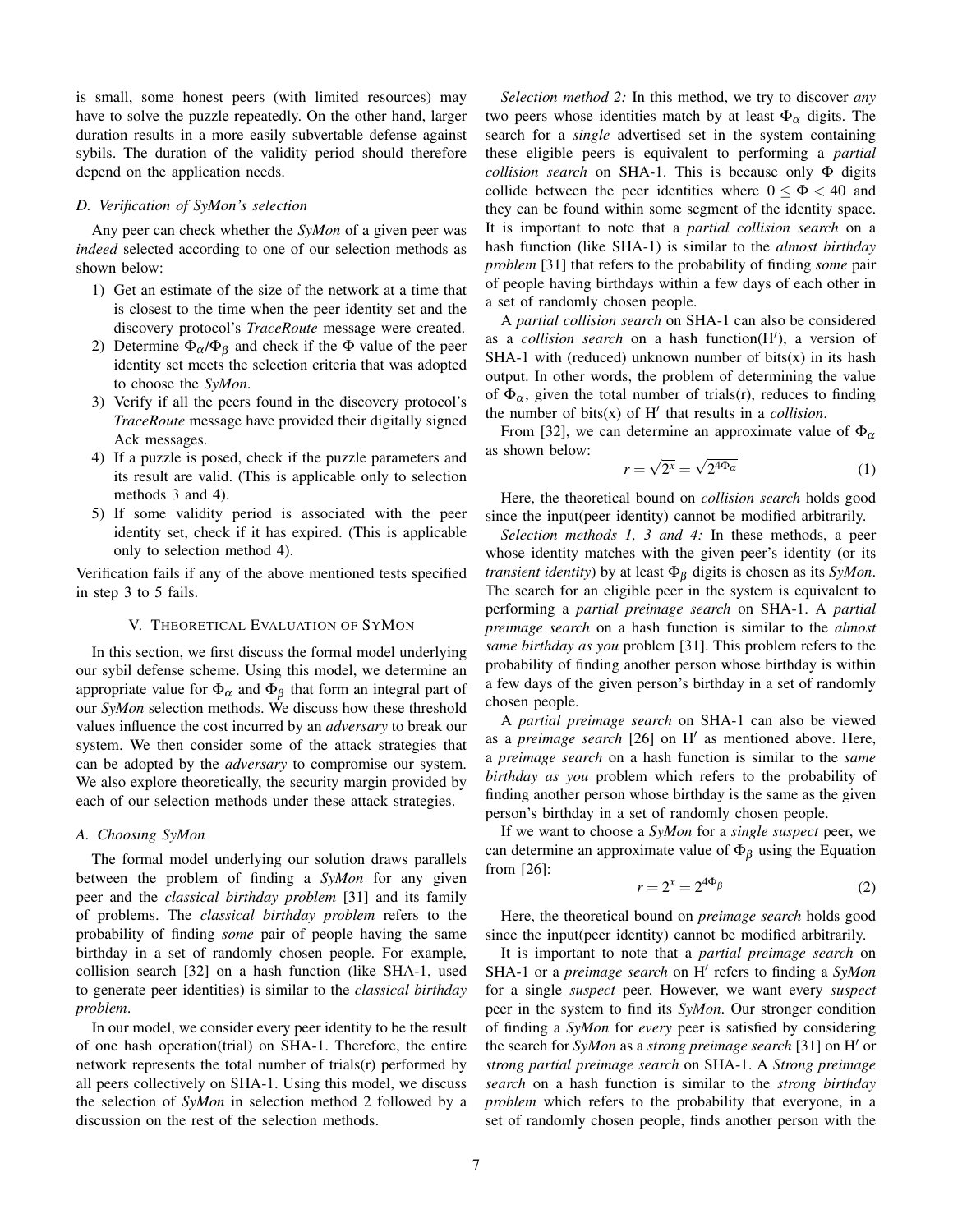same birthday. Thus, the problem of determining the value of  $\Phi_{\beta}$ , given the total number of trials(r), reduces to finding the number of bits $(x)$  of  $H'$  that results in a successful *strong preimage search*.

From [31], we can determine an approximate value of  $\Phi_{\beta}$ as shown below:

$$
\frac{r'_1}{m} = \log\left(\frac{m}{\log\frac{1}{p}}\right)
$$
  

$$
\frac{r'_i}{m} = \frac{r'_1}{m} + \log\left(\frac{r'_{i-1}}{m}\right) \text{ where } m = 2^{4\Phi_{\beta}}
$$
 (3)

where 'p' refers to the probability with which we want to find a  $SyMon$  for *all* peers. In this Equation,  $r'$  is an iterative approximation of the number of trials required.  $\Phi_B$  can be determined for a value of  $r'$  that is closest to the given network  $size(r)$ .

*Load balancing in Selection Method 2:* In this method, the search for a *single* advertised set through a *partial collision search* leads to highly skewed transaction monitoring load distribution. The load can be balanced well by controlling the number of advertised sets in the system. The number of advertised sets depends on  $\Phi_{\alpha}$  which can be determined by setting the value of 'k'- number of peers without a *SyMon*, to some fraction of the total size of the network in the following Equation from [31]:

$$
p_k = \sum_{i=k}^r (-1)^{i-k} \frac{i!}{k! \ (i-k)!} \ \frac{m! \ r! \ (m-i)^{r-i}}{i! \ (m-i)! \ (r-i)! \ m^r} \tag{4}
$$

where  $p_k$  refers to the probability with which 'N − *k*' peers find their *SyMon* and *r* refers to the network size. Here,  $\Phi_{\alpha}$ is determined from the relation:  $m = 2^{4\Phi_{\alpha}}$ .

# *B. Attack Strategies of an Adversary*

In our system, an *adversary* needs two sybils to cheat an honest peer; one to transact with the honest peer and the other one to act as *SyMon*. More importantly, these two sybils should possess identities that satisfy one of the selection criteria. In transactions involving three peers, the *adversary* needs to ensure that any two of its three sybils satisfy the identity matching criteria.

In this section, we discuss some of the strategies that can potentially be employed by the *adversary* to get this desired sybil pair.

*Break RSA:* An *adversary* can try to find the private keys of two honest peers who possess desired peer identities. However, as per [20], factoring 1024-bit RSA is still considered infeasible. It is almost impossible for the *adversary* to *steal* the private keys of honest peers through *Side channel attacks* [33] since peers in large P2P systems are generally widely dispersed across different geographical locations.

*Partial Collision Search Attack on SHA-1:* An *adversary* can launch *partial collision search attack(PCSA)* to find a pair of desired sybils as discussed in section [V-A.](#page-6-1) This is done by randomly generating peer identities repeatedly until a desired pair is obtained. The expected number of trials required to find <span id="page-7-0"></span>I: SyMon selection methods under different attack strategies

| Method | <b>Breaking</b><br><b>RSA</b> | <b>PCSA</b> | <b>PPSA</b> | Precom<br>putation | Replay |
|--------|-------------------------------|-------------|-------------|--------------------|--------|
|        |                               |             |             |                    |        |
|        |                               |             |             |                    |        |
|        |                               |             |             |                    |        |
|        |                               |             |             |                    |        |

<span id="page-7-1"></span>II: Security margin offered by SyMon selection methods

<span id="page-7-2"></span>

| <b>Network</b><br>Size | Method                 | $\Phi_\alpha/\Phi_\beta$ | Estimation of<br>the number of<br>sybils required<br>to subvert the<br>system | Attack<br>Strategy |  |
|------------------------|------------------------|--------------------------|-------------------------------------------------------------------------------|--------------------|--|
| $10^3$                 | 1<br>$\mathfrak{D}$    | $1 - 2$<br>$4 - 5$       | $2^2$ to $2^4$<br>$10^3$                                                      | <b>PCSA</b>        |  |
|                        | 3, 4                   | $1 - 2$                  | $2^4$ to $2^8$                                                                | <b>PPSA</b>        |  |
| $10^{5}$               |                        | $3 - 4$                  | $2^6$ to $2^8$                                                                | <b>PCSA</b>        |  |
|                        | $\overline{c}$<br>3, 4 | $8 - 9$<br>$3 - 4$       | 10 <sup>5</sup><br>$2^{12}$ to $2^{16}$                                       | <b>PPSA</b>        |  |
| $10^{7}$               |                        | $4 - 5$                  | $2^8$ to $2^{10}$                                                             | <b>PCSA</b>        |  |
|                        | $\mathfrak{D}$         | $11 - 12$                | 10 <sup>7</sup>                                                               |                    |  |
|                        | 3, 4                   | $4 - 5$                  | $2^{16}$ to $2^{20}$                                                          | <b>PPSA</b>        |  |

a pair of desired sybils is given by: *rpcs* where *rpcs* refers to the size of the system in Equation [\(1\)](#page-6-2).

*Partial Preimage Search Attack on SHA-1:* An *adversary* can launch *partial preimage search attack(PPSA)* to find a sybil such that its identity matches with its existing sybil by  $\Phi$  digits (see section [V-A\)](#page-6-1). This is done by randomly generating peer identities repeatedly until a desired sybil is found. The expected number of trials required to find a desired sybil(preimage) for an existing sybil is given by:  $r_{pps}$  where *rpps* refers to the size of the system in Equation [\(2\)](#page-6-3).

*Precomputation and Replay Attack:* An *adversary* can attempt to *precompute* the puzzle associated with generating a peer identity or its *transient identity*. Once the desired sybil pair is obtained, the *adversary* can also attempt to *reuse* them for future transactions with other honest peers.

#### *C. SyMon selection methods under attack*

In this section, we show the security margin provided by each of our *SyMon* selection methods under different attack strategies of an *adversary*.

In method 1, an honest peer performs a *strong partial preimage search* to find *SyMon* through the discovery process. However, an *adversary* can launch *partial collision search attack* to find a pair of desired sybils. Hence, the security margin provided by this method is very less.

In method 2, an honest peer performs a *partial collision search* to find *SyMon* through the discovery process. An *adversary* should also launch *partial collision search attack* to find a pair of desired sybils. However, the security margin offered by this method is inversely proportional to the number of advertised sets (see section [V-A\)](#page-6-1).

In methods 3 and 4, a *SyMon* is chosen based on the *transient identity* of the given peer. An honest peer performs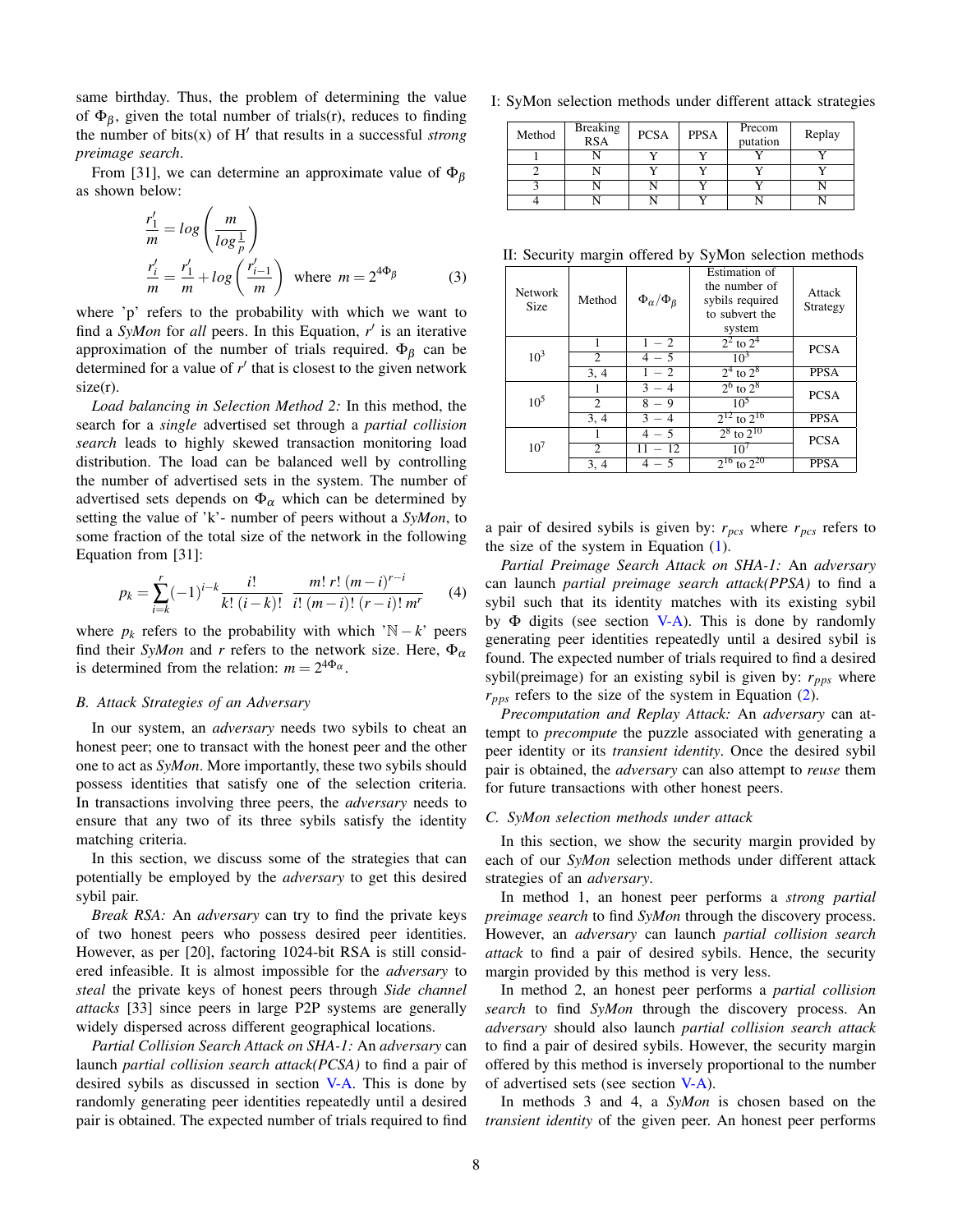<span id="page-8-1"></span>

(a) RMSE between the actual network size and the average estimated network size

<span id="page-8-2"></span>(b) RMSE between  $\Phi_d$  and  $\Phi_a$  as per different selection methods



<span id="page-8-3"></span>(c) Load distribution on peers chosen as *SyMon* as per different selection methods

3: Effectiveness of the SyMon discovery protocol

a *strong partial preimage search* to find a *SyMon* through the discovery protocol. An *adversary* can either generate multiple *transient identities* for one of its sybils or generate multiple sybils for one of its sybils' *transient identity*. It can also adopt both these approaches to find a desired sybil. In either of these approaches, the *adversary* has to launch *partial preimage search attack* on SHA-1 to find a desired sybil identity.

Methods 3 and 4 ensure that even if a pair of desired sybils is obtained, it is not possible to *reuse* them for future transactions. Whereas, in methods 1 and 2, once the desired sybil pair is obtained, it can be *reused* for future transactions with other (honest) peers.

In methods 1, 2 and 3, it is possible to *precompute* the desired sybil pair. Method 4 prevents this by associating a validity period with a peer's *transient identity*. The validity period, when set appropriately, ensures that the cost, associated with solving the puzzle, is a recurring one for an *adversary*.

Table [I](#page-7-0) and Table [II](#page-7-1) compare each of our proposed *SyMon* selection methods under different attack strategies of an *adversary*. Table [II](#page-7-1) also shows the approximate number of sybils required to subvert the system. The actual cost incurred by the *adversary*, in breaking our defense, is the product of the required number of sybils and the cost associated with generating each sybil (see section [III-C\)](#page-2-3). Thus, the security margin offered by each method is directly proportional to the size of the network and inversely proportional to the fraction of sybils present in the system. Hence, it is important to contain the total number of sybils in the system.

*Man in the middle attack*: During the *SyMon* selection phase, sybils can employ *man in the middle* attack strategy to enable their selection by honest peers. However, only if they satisfy the selection criteria, sybils can be chosen by honest peers as their *SyMon*. Our assumed robust (application dependent) transaction monitoring process prevents sybils from harming honest peers thereby rendering this approach unattractive.

Sybils can still adopt this attack strategy to disrupt message exchanges between other honest peers in the system. It is important to note that we consider the underlying overlay infrastructure to be outside the control of sybils (see section [III-A\)](#page-2-4). Hence, issues arising out of communication failures are considered to be outside the scope of our work.

#### VI. EXPERIMENTAL EVALUATION OF SYMON

<span id="page-8-0"></span>In this section, we assess the performance of our proposed sybil defense scheme through simulation results.

In our experiments, we consider a Pastry overlay of size varied between 5,000 and 50,000, simulated through FreePastry [34]. All our experiments were run on a Intel-P4 Quad Core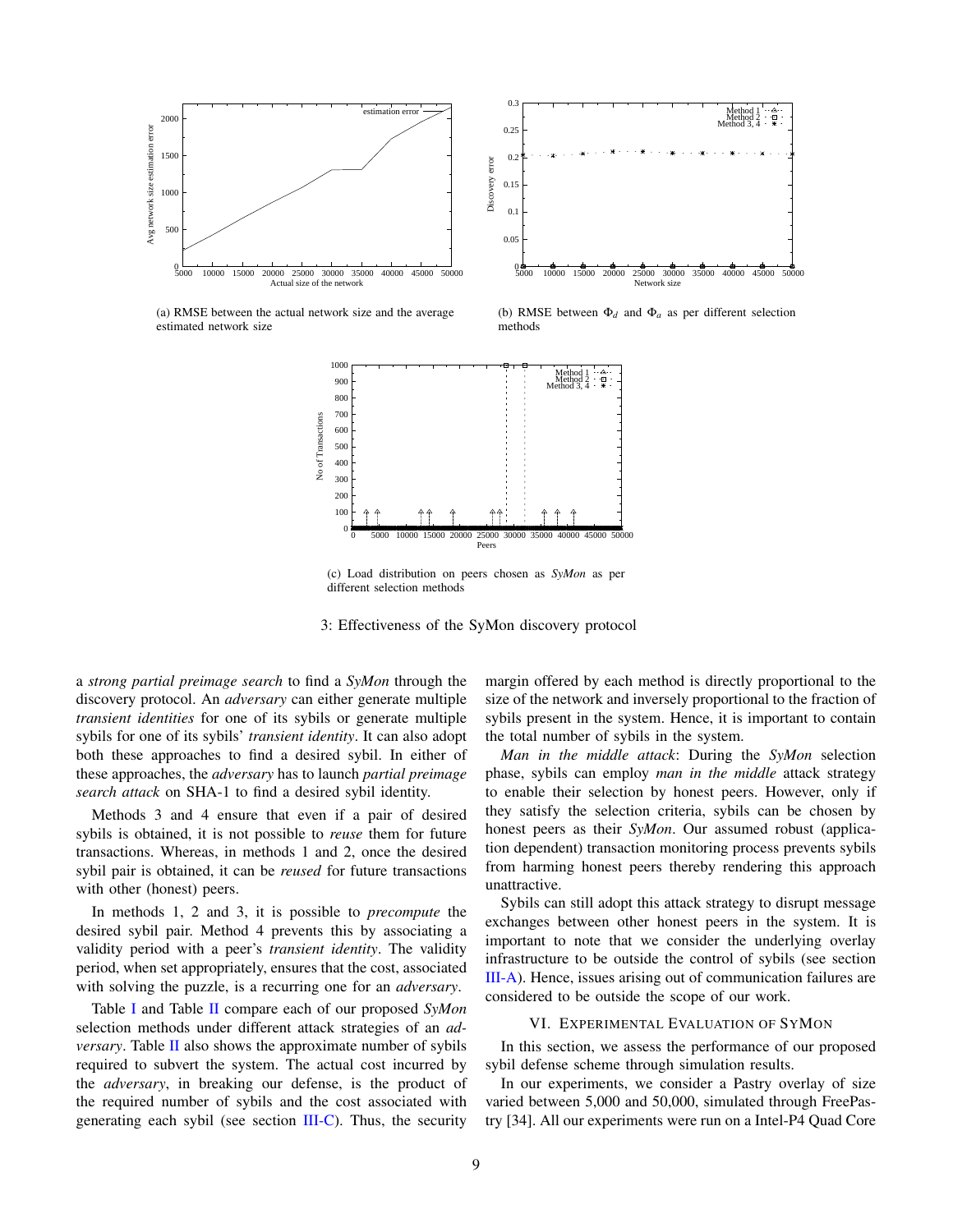<span id="page-9-0"></span>

(a) Probability of considering honest *suspects* as honest in the absence of sybils



<span id="page-9-1"></span>(b) Probability of considering honest *suspects* as honest when the fraction of sybils is 0.25

<span id="page-9-2"></span>(c) Probability of considering sybil *suspects* as honest when the fraction of sybils is 0.25

4: Effectiveness of SyMon as a sybil defense system at different network sizes

system with 4GB memory and the results were averaged over five trials. In our experiments related to selection methods 1, 3 and 4, we set  $\Phi_{\beta}$  to a value so that the probability of every peer finding its *SyMon* is 0.99 (see Equation [\(3\)](#page-7-2)).

*Aim:* Our first goal is to check the effectiveness of the *SyMon* discovery protocol in discovering the most eligible *live* peer in the system as *SyMon*. We also show its efficiency in distributing the transaction monitoring load on peers chosen as *SyMon*. Our second goal is to study the effectiveness of our proposed sybil defense scheme. More specifically, we show i) the probability of success in considering honest peers as honest and ii)the probability of success in considering sybils as sybils by a randomly chosen honest *verifier* peer. We explore these results under various network sizes to study the scalability of our system.

## *A. SyMon Discovery Protocol*

*Network Size Estimation*: Our proposed solution requires each peer to estimate the size of the network to set an appropriate value for  $\Phi_{\alpha}$  and  $\Phi_{\beta}$  and hence verify the *SyMon* selection. Since the accuracy of this estimation influences our solution's accuracy, we measure the effectiveness of the network size estimation algorithm.

In this experiment, the size of the network was varied

from 5,000 to 50,000. At different network sizes, every peer estimated the size of the network by checking the distance between the identities of each of its *LeafSet* peers, as proposed in [27]. Since we consider a static network, every peer estimated the network size when it joined the system. The root mean square error(RMSE) between the actual network size and the average size estimated by all peers is shown in Fig.  $3(a)$ . We observe that the error in estimation is small and does not vary much with an increase in the network size.

*SyMon Selection methods:* In this set of experiments, the size of the network was varied from 5,000 to 50,000. At different network sizes, every peer *discovered* its *SyMon* as per each of our selection methods (refer section [IV-C\)](#page-4-3). In each case, the number of digits( $\Phi_d$ ) that matched between the given peer's identity (or its *transient identity*) and the discovered *SyMon's* identity was computed. We then handpicked the most eligible peer(s) in the system as per each of our selection methods. The number of digits( $\Phi_a$ ) that matched between the given peer's identity (or its *transient identity*) and the handpicked peer's identity was computed. The RMSE between  $\Phi_d$  and  $\Phi_a$  was averaged. From Fig. [3\(b\),](#page-8-2) we observe that method 1 always finds the most eligible *SyMon*. Method 2 does not always pick the most eligible *SyMon* but it performs better than method 3 and 4.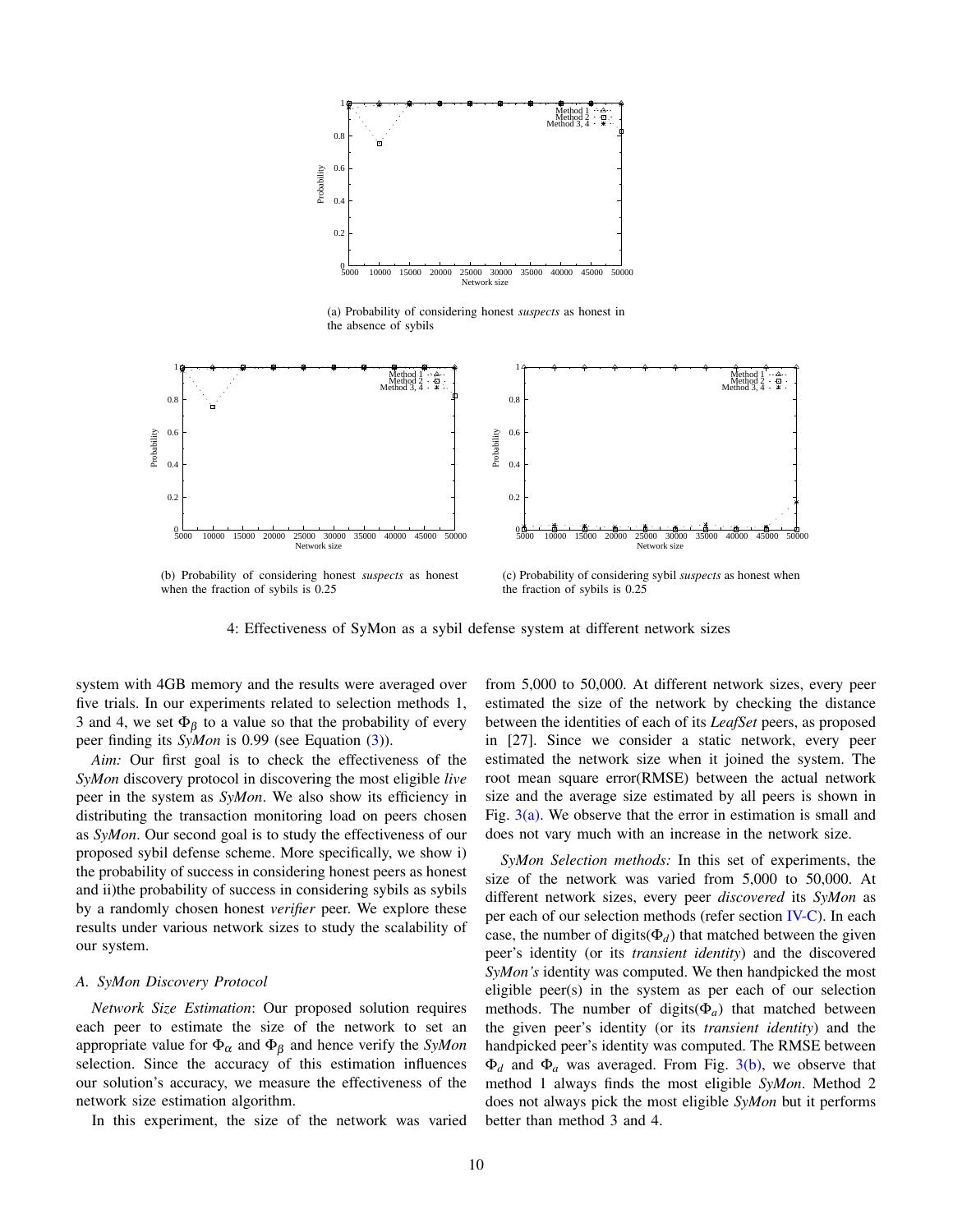<span id="page-10-0"></span>

(a) Probability of considering honest *suspects* as honest when the network size is 50k

<span id="page-10-1"></span>(b) Probability of considering sybil *suspects* as honest when the network size is 50k

5: Effectiveness of SyMon as a sybil defense system at different fractions of sybils

*Load Distribution on SyMon peers:* In this experiment, the number of peers in the system was 50,000. Among them, 10 peers were chosen to represent a set of transacting peers in a typical P2P system. Each of the randomly chosen 10 peers performed 100 transactions with other randomly chosen peers in the system of size 50,000. For each transaction, the *SyMon* was *discovered* as per our protocol. At the end of 1000 transactions, the transaction monitoring load distribution was aggregated. Refer Fig.  $3(c)$ . In selection method 1, it is distributed over 10 peers since each transacting peer had a different *SyMon*. In selection method 2, the load is levied on only two peers since they were the only eligible *SyMon* pair in the system. In selection method 3 and 4, *SyMon* is chosen based on the randomly generated *transient identity* of a peer. Hence, the load is uniformly distributed on all peers in the system and is represented as a thick line at the bottom of the graph.

In our experiments, selection method 2 suffers from highly skewed load distribution since we have considered the best case of choosing only two peers (a single *SyMon* peer set) through a *partial collision search*. This peer set was chosen to monitor all the transactions in the system. The load can be balanced more evenly as discussed in section [V-A.](#page-6-1)

In this experiment, the number of transacting peers was not varied as it does not vary the load distribution in the system.

# <span id="page-10-2"></span>*B. SyMon Defense scheme*

In this set of experiments, we study the effectiveness of our sybil defense scheme against Sybil attack.

In our experiments involving selection method 3 and 4, a *suspect* peer generated its *transient identity* randomly to mimic the puzzle computation process. Both honest peers and sybils perform this operation once in each of these experiments. In section [V,](#page-6-0) we have already shown the expected number of attempts required for an *adversary* to break this defense.

Each experiment involves 1000 transactions between a randomly chosen honest *verifier* and a randomly chosen *suspect* peer. An honest *suspect* peer always chose its *SyMon* as per the discovery protocol whereas a sybil *suspect* peer chose one of its sybils, that best suited the selection criteria, as its *SyMon*. The *verifier* peer decided whether the given *suspect* and its *SyMon* were honest peers or sybils as per our verification strategy (see section  $IV-D$ ). We then compared its decision against the actual type of peer chosen as the *suspect* peer in order to determine the false positives.

Before we analyze the experimental results, let us recall the significance of the accuracy of network size estimation on the correctness of the decisions taken by *verifier* peers. When the estimated network size is very high (or low), a *verifier* peer sets its  $\Phi_{\alpha}/\Phi_{\beta}$  to a very high (or low) value. When  $\Phi_{\alpha}/\Phi_{\beta}$  is set to a very high value, both honest as well as sybil *suspect* peers fail to satisfy the selection criteria and hence would be branded as sybils. On the other hand, when  $\Phi_{\alpha}/\Phi_{\beta}$  is set to a very low value, both honest and sybil *suspect* peers can satisfy the selection criteria and hence, they would be considered as honest peers. Suppose, the network size estimated by the *verifier* peer is accurate, then the number of false positives in its decisions depends on the number of sybils in the system. More specifically, as long as the size of the network (*SyMon* search space as per the protocol) is significantly greater than the total number of sybils (sybil *SyMon* search space), our solution can detect sybils with greater accuracy.

*Effectiveness in the absence of sybils:* In these experiments, we considered a system free of sybils and evaluated the effectiveness of our scheme at different network sizes between 5,000 and 50,000. When only honest peers were chosen as *suspect*, each of our selection methods ensures that they were correctly identified as honest in most of the cases. Refer Fig. [4\(a\).](#page-9-0) This also implies that the chosen *verifier* peers were successful in estimating the network size accurately.

*Effectiveness in the presence of sybils:* In these experiments, we considered a network of size 50,000. Peers were randomly tagged as either honest or sybil such that sybils constituted some fraction of the system. The fraction of sybils was varied between 0.05 and 0.5. When only honest peers were chosen as *suspect*, our selection methods 1, 3 and 4 ensure that they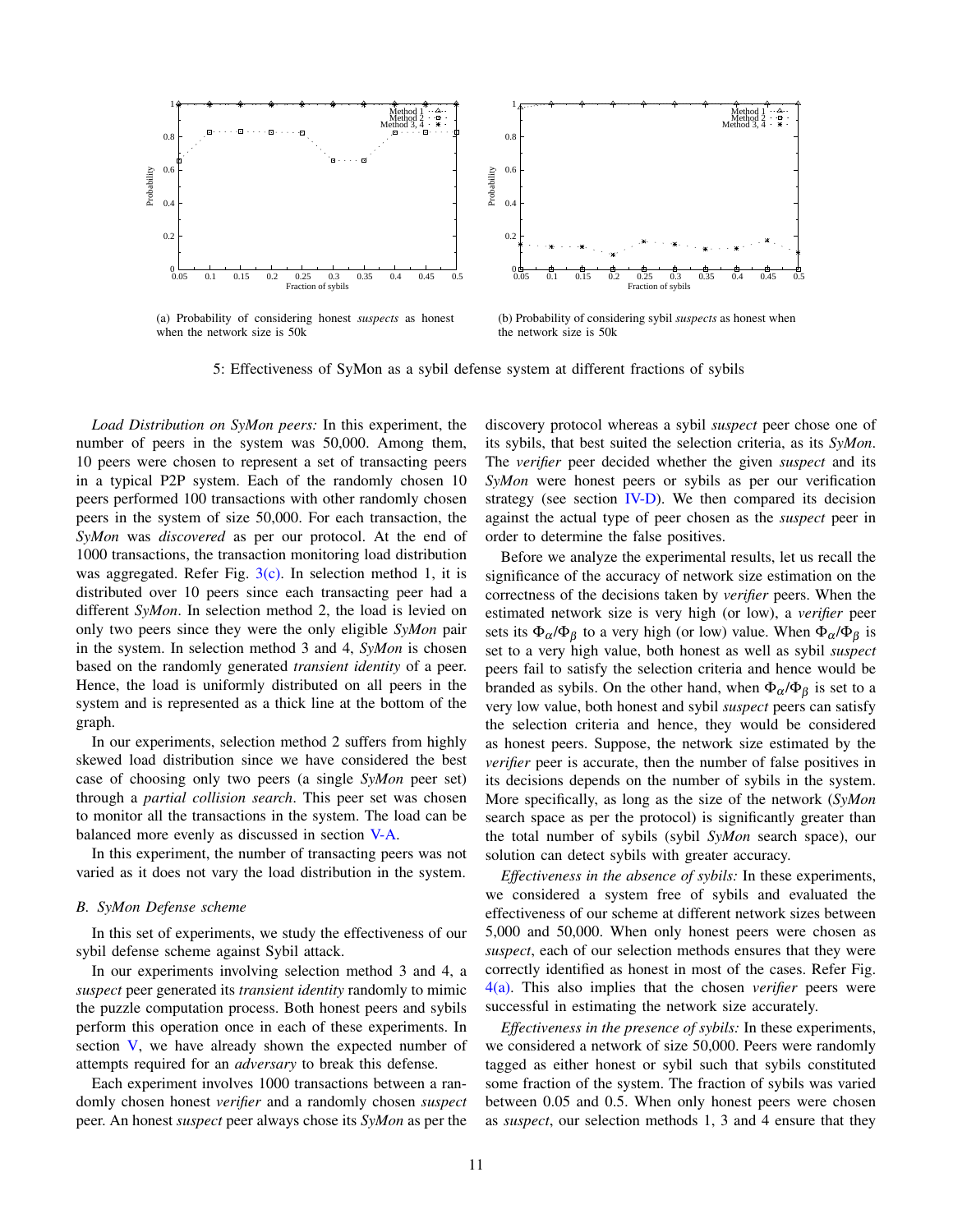were correctly identified as honest in almost all transactions. Though selection method 2 does not perform as well as the other methods, it ensures that honest peers are considered as honest with high probability (see Fig.  $5(a)$ ). This implies that selection method 2 is more sensitive to the the accuracy of network size estimation as compared to the other methods. This is due to the fact that only the most eligible *SyMon* pair was considered in our experiment.

When sybils were chosen as the *suspect* peers, our selection method 1 was unable to detect them since an *adversary* can break this defense easily. Selection methods 2, 3 and 4 identify sybils with very high probability (see Fig.  $5(b)$ ). These results corroborate our theoretical analysis. Even when the fraction of sybils in the system increases, there is very little variation in the performance of our selection methods. This is due to the fact that sybils choose only among themselves while honest peers choose *SyMon* as per the protocol from the entire system. Hence, honest *verifier* peers set their  $\Phi_{\alpha}/\Phi_{\beta}$  to values corresponding to the total size of the network. Sybils fail to choose among themselves that can satisfy the selection criteria due to their search space being significantly smaller than the size of the network. For example, in Fig.  $5(b)$ , we observe that the maximum number of sybils is 25,000 while the size of the network is maintained at 50,000. This ensures that our solution identifies sybils accurately.

We repeated the above two experiments by varying the network size from 5,000 to 50,000 when the fraction of sybils was set to 0.25. Fig.  $4(b)$  and Fig.  $4(c)$  show that the effectiveness of our solution does not vary much with the variations in the size of the network.

## VII. CASE STUDIES ON SYMON

<span id="page-11-0"></span>*SyMon*, our sybil defense scheme proposed in section [IV](#page-3-0) is a generic approach that can be integrated with a variety of P2P applications. In this section, we explore the application of *SyMon* in two such applications in order to analyze its robustness against Sybil attack in practice.

#### *A. P2P reputation systems*

Since its inception, P2P file sharing systems have been known to be a powerful medium for distribution of files. The growing popularity of these systems has attracted the unwanted attention of malicious users who try to spread their infected files in the system. In order to achieve this, they tamper with the contents of a popular file rendering it useless while still retaining the metadata of the original file. The files could even be infected with Viruses, Trojans, Worms, etc so as to spread *malware* in the system [35]. Such deliberately *poisoned* files, also known as *decoy files*, are injected into the system in massive numbers thereby decreasing its content availability [36], [37]. Measurement studies conducted on today's popular P2P file sharing applications confirm this disturbing trend. As per [36], 80% of popular files in Kazaa are polluted. This necessitates the need for a mechanism by which an innocent peer can differentiate between *decoy* files and good files *before* the file is actually downloaded.



<span id="page-11-1"></span>6: A typical transaction in an existing P2P reputation system and our new P2P reputation system for file sharing systems

Recent research efforts have suggested reputation systems as a means for fighting deliberate content pollution and poisoning [38], [39], [40]. These systems aim to help a peer in making an informed decision about the nature of the transaction *before* actually downloading the file from other peers.

In a P2P reputation system, *Sybil Attack* is the most difficult and challenging problem to handle as it can be employed to launch all other types of security attacks. Sybils indulge in *ballot-stuffing* by spoofing transactions among themselves and giving good ratings thereby raising their reputation value. In the absence of centralized transaction monitoring systems, sybils can fake a massive number of transactions by logging transaction feedbacks. They need not even send a file to spoof a transaction. Once they attain a high reputation value, they can start *milking* their reputation to serve highly distorted/infected files to other innocent peers in the system. This necessitates the need for a mechanism by which sybils are prevented from artificially boosting their reputation through fake transactions. One solution is to get every file transfer transaction verified by a *non-sybil* peer, while it takes place, in order to differentiate between genuine and spurious transactions.

*a) Our approach:* We consider a typical P2P reputation system for a typical P2P based file sharing application. In such a system, we propose to employ a dynamically chosen *SyMon* to moderate every file sharing transaction so that sybils are discouraged from spoofing them (see Fig. [6\)](#page-11-1). More specifically, this verification is performed while the transaction takes place, in order to differentiate between genuine and spurious transactions. As part of the verification process, *SyMon* checks whether the file being transferred from the provider peer to the requester peer is of good quality either manually or through automated methods [36], [41] and provide its feedback. Based on the old *SyMon* peers' feedbacks as well as the old requester peers' feedbacks, new requester peers can make an informed decision regarding the genuineness of past transactions while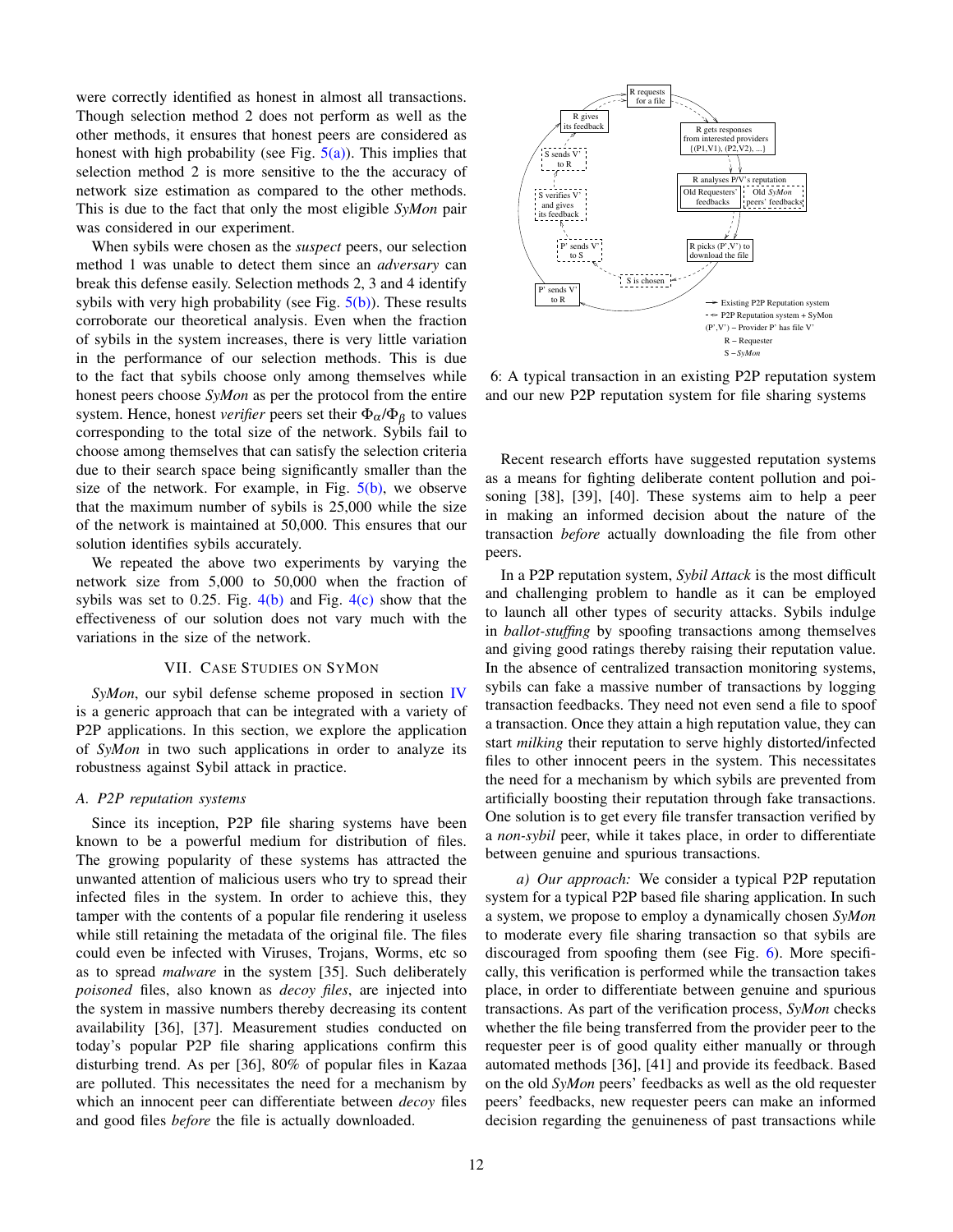<span id="page-12-1"></span>

(a) Probability of considering good transactions as *legitimate* when the network size is 10k and the fraction of sybils is varied



Method 3

<span id="page-12-3"></span>(b) Probability of considering good transactions as *legitimate* when the fraction of sybils is 0.25 and the network size is varied

<span id="page-12-2"></span>



when the network size is 10k and the fraction of sybils is varied

<span id="page-12-4"></span>when the fraction of sybils is 0.25 and the network size is varied

8: Effectiveness of transaction legitimacy verification process against sybils when sybils were chosen as *suspects*

selecting reputed provider peers<sup>[3](#page-12-0)</sup>.

The transaction verification done by the chosen *SyMon* is similar to the verification done by the requester peer. However, our selection methods ensure that the chosen *SyMon* peers are non-sybil peers (with high probability). Thus, *SyMon* can be employed to help honest peers in identifying fake transactions and hence discourage sybils from lowering the content availability of the system through *ballot-stuffing*.

*b) Evaluation:* Our P2P reputation system (integrated with *SyMon*) can succeed only when a non-sybil peer is chosen as *SyMon* and the chosen *SyMon* peer can accurately monitor the transaction in the system. In section  $V$ , we have theoretically shown the robustness of our selection methods under various attack strategies of an *adversary*. Since *SyMon* is generic in nature and applicable to a wide variety of P2P applications, we had assumed that the transaction monitoring

<span id="page-12-0"></span><sup>3</sup>The underlying P2P reputation system is assumed to i)manage the storage as well as the retrieval of the feedbacks from old *SyMon* peers as well as from old requester peers, for all transactions and ii)guide new requester peers in choosing reputed provider peers, based on these feedbacks.

process is application dependent and robust to prevent sybils from exploiting it (refer section [I\)](#page-0-1). Hence , the simulation experiments discussed in [VI](#page-8-0) focused on the impact of sybil attack on *SyMon* selection methods alone, given a robust transaction monitoring technique.

In this section, we relax our earlier assumption that the transaction monitoring process is resistant to sybils. Hence, the main goal of our current set of experiments (conducted on a testbed similar to the one described in section  $V$ ) is to show the impact of Sybil attack on our reputation system, given a transaction monitoring technique that can potentially be compromised by sybils. More specifically, we consider the significance of incorrect feedbacks from sybils on the effectiveness of the entire system. In each of these experiments, unlike honest peers, sybils claim to have shared popular files while sending junk files among themselves. We aim to study the effectiveness of transaction monitoring process in exposing such fake transactions.

In the following experiments, the size of the network was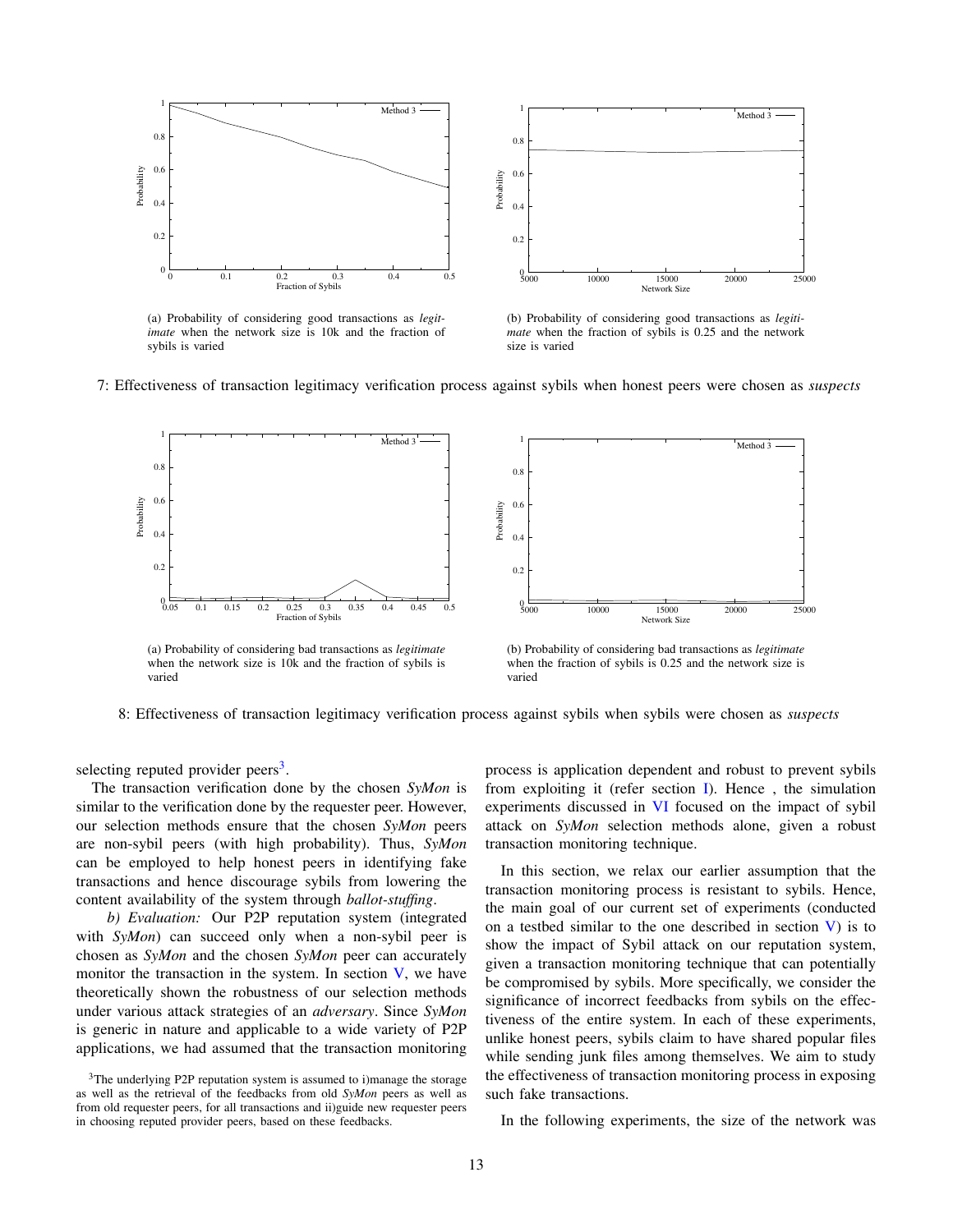maintained at 10,000 while the fraction of sybils was varied between 0.05 to 0.5. 1000 honest peers were randomly chosen as requester peers. Each of these requester peers randomly chose one *suspect* provider peer to perform a *single* transaction. In our experiments, the provider peers were chosen randomly since we have assumed that the underlying P2P reputation would guide requester peers in choosing reputed provider peers. If the chosen *suspect* provider peer is honest, then it selected *SyMon* as per the protocol and then sent a good file to the given requester peer via the chosen *SyMon*. If the chosen *suspect* provider is a sybil, then it chose another sybil as *SyMon* that best suited the selection criteria and then sent a junk file, via the chosen *SyMon*. In our experiments, we have employed selection method 3 to choose *SyMon* since it outperforms other methods<sup>[4](#page-13-1)</sup>. A honest *SyMon* considered the transaction to be legitimate only when the file was of good quality and gave its feedback accordingly. On the other hand, a sybil *SyMon* gave incorrect feedback.

Once all the (1000) file transfer transactions were complete, 1000 honest *verifier* peers (i.e. new requester peers) were randomly chosen to determine the number of *legitimate* transactions. Each of these chosen *verifier* peers computed the number of legitimate transactions verified by a *SyMon* (whose selection is valid) and with positive feedback. This was compared against the actual number of good transactions to determine the total number of correct decisions<sup>[5](#page-13-2)</sup>.

When only honest peers were chosen as *suspect* provider peers by each of the 1000 requester peers, the effectiveness of the transaction legitimacy verification process suffered with the increase in the number of sybils in the system as shown in Fig.  $7(a)$ . This is because, an increase in the number of sybils increased the probability of the selection of sybils as *SyMon* to moderate good transactions. In addition to this, sybils can choose *SyMon* among themselves that can satisfy the selection criteria giving rise to a large number of incorrect decisions.

The same experiment was repeated by selecting only sybils as the *suspect* provider peers. From Fig. [8\(a\),](#page-12-2) we observe that the probability of considering bad transactions as *legitimate* is very low. This is because the selection of a sybil as *SyMon* can be easily identified by verifying its selection. This result is in sync with our earlier results shown in section [VI-B.](#page-10-2)

The above two experiments were repeated at different network sizes ranging from 5,000 to 25,000 while controlling the fraction of sybils at 0.25. From Fig.  $7(b)$  and Fig.  $8(b)$ , we observe that the process is scalable.

From these experiments, we conclude that the transaction verification, by the chosen *SyMon*, can help in identifying legitimate transactions in the system. This discourages sybils from lowering the content availability of the system through fake transactions.

## *B. DOS Attack*

In P2P systems where peers offer services to others, sybils can launch DOS Attack by flooding the server with a large number of requests. In such a situation, the server can fail to respond to legitimate requests either temporarily or permanently depending on the severity of the attack.

Computational puzzles are widely adopted to discourage (sybil) clients from sending a large number of requests [6], [7]. In existing solutions, the responsiblity of forming the puzzle challenge rests with either the server itself or a central puzzle server (*bastion* [8]) or a randomly chosen server [9]. Each of these techniques can be broken by sybils with minimal efforts.

*SyMon* can help in preventing a DOS attack on a server through computational puzzles. In our approach, the process of forming the puzzle challenge is *outsourced* to the given client peer's *SyMon*. As each client peer is forced to solve the puzzle generated by a different *SyMon* peer, the puzzle generation load is distributed. Thus, our approach does not suffer from the inadvertent DOS attack problem that plague other existing solutions.

# VIII. RELATED WORK

<span id="page-13-0"></span>Many of the existing P2P systems are prone to Sybil attack. As per [4], only a centralized peer identity generation scheme can prevent this attack completely. Distributed solutions either aim to prevent the generation of sybils by controlling the peer identities generated [6], [24], [10], [11] or detect their presence and hence protect the system.

Recently, solutions based on social network analysis have been proposed to detect the presence of sybils [42], [43]. However, these approaches are applicable to P2P systems which are aware of social connections between peers. Moreover, [43] assumes the knowledge about some fraction of honest users whereas [42] assumes that the entire (or at least a part of the) topology of the network is known. Our solution makes no such assumption and is applicable to any P2P system involving even unknown peers.

Choosing a *non-sybil* peer with high probability, in a decentralized P2P system, is a non-trivial task. In [24], any node closest to some point in the identity space is considered as *non-sybil* node and used to maintain a secure routing table. Our *SyMon* selection method 1 is similar to this approach. However, in section  $V$ , we have shown that the cost incurred by an *adversary* to break this defense is not very high. Though our other selection methods also adopt the *closeness* metric between peer identities as a measure of *non-sybilness*, they can inflict very high cost on the *adversary*.

Monitoring of a transaction by a *Trusted Third Party* (TTP), has been proposed earlier to protect honest peers from malicious peers. To overcome DOS attacks, [8] relies on a centralized secure *bastion* to generate puzzles for clients. Though [9] *harvests* online sources to randomly generate puzzles, it can still be manipulated by sybils. In our approach, *SyMon* is chosen in a fully decentralized manner to monitor the transactions and its *non-sybilness* is verifiable.

<span id="page-13-1"></span><sup>4</sup>*SyMon* selection method 4 is very similar to method 3 except for the inclusion of *nonce* as an additional puzzle parameter. Hence, it is equally employable in these experiments.

<span id="page-13-2"></span><sup>5</sup>A decision is correct when a good transaction is also considered as *legitimate*.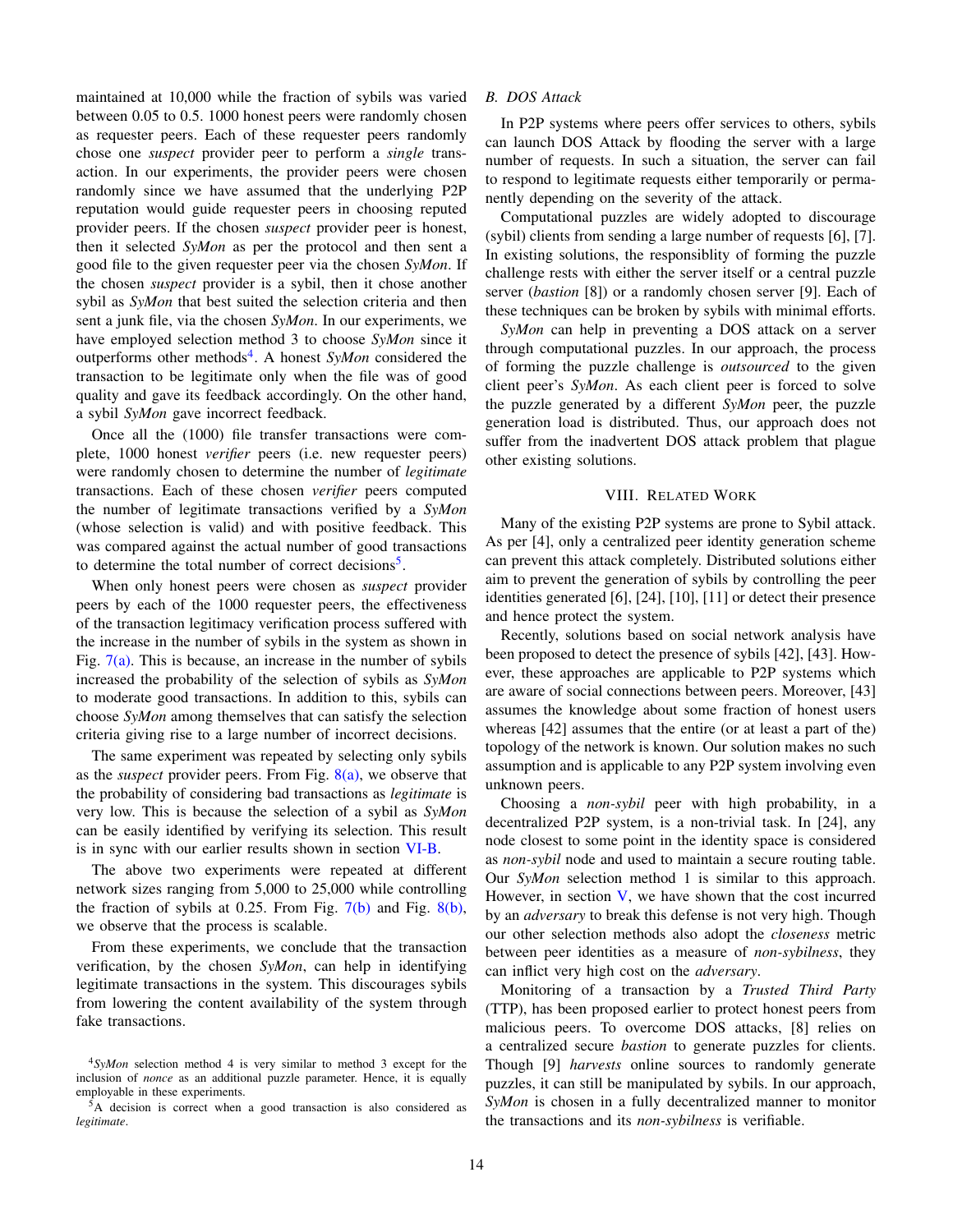## IX. CONCLUSION

<span id="page-14-0"></span>In this paper, we have described *SyMon*, a fully decentralized solution to enable every honest peer to defend itself against Sybil attack in large structured P2P systems. We have introduced a novel concept of transaction monitoring as a way of protecting honest peers from sybils. This approach can succeed only when a non-sybil peer(*SyMon*) is chosen to monitor the transaction. We have proposed four different methods for choosing with high probability, a non-sybil peer as *SyMon*, for any given peer in the system. Through theoretical as well as experimental evaluation, we have shown the efficacy of each of our proposed *SyMon* selection methods. Among them, selection methods 3 and 4 outperform other methods in terms of inflicting very high cost on an adversary and incurring relatively lesser cost on honest peers in discovering eligible *SyMon*. Methods 3 and 4 also distribute the transaction monitoring load uniformly on all peers in the system compared to other methods. Our sybil defense approach is generic in nature and can be integrated with any of the existing peer admission control protocols to limit the impact of Sybil Attack on the system.

As part of our future work, we intend to build a full-fledged reputation framework for P2P based file sharing applications that utilizes *SyMon* to fight against sybils. We also intend to study the effectiveness of this P2P reputation system in defending against sybils.

#### **REFERENCES**

- [1] [http://www.napster.com/.](http://www.napster.com/)
- [2] [http://bitconjurer.org/BitTorrent/.](http://bitconjurer.org/BitTorrent/)
- [3] [http://www.kazaa.com/.](http://www.kazaa.com/)
- [4] J. R. Douceur, "The sybil attack," in *IPTPS '01: The First International Workshop on Peer-to-Peer Systems*, 2002.
- [5] R. Bhattacharjee and A. Goel, "Avoiding ballot stuffing in ebay-like reputation systems," in *P2PECON '05: Proceedings of the 2005 ACM SIGCOMM workshop on Economics of peer-to-peer systems*, 2005.
- [6] N. Borisov, "Computational puzzles as sybil defenses," in *P2P '06: Proceedings of the Sixth IEEE International Conference on Peer-to-Peer Computing*, 2006.
- [7] A. Juels and J. Brainard, "Client puzzles: A cryptographic countermeasure against connection depletion attacks," in *ISOC '99: Proceedings of the 1999 ISOC Network and Distributed System Security Symposium*, 1999.
- [8] B. Waters, A. Juels, J. A. Halderman, and E. W. Felten, "New client puzzle outsourcing techniques for dos resistance," in *CCS '04: Proceedings of the 11th ACM conference on Computer and communications security*, 2004.
- [9] J. A. Halderman and B. Waters, "Harvesting verifiable challenges from oblivious online sources," in *CCS '07: Proceedings of the 14th ACM conference on Computer and communications security*, 2007.
- [10] J. Dinger and H. Hartenstein, "Defending the sybil attack in p2p networks: Taxonomy, challenges, and a proposal for self-registration,' in *ARES '06: Proceedings of the First IEEE International Conference on Availability, Reliability and Security*, 2006.
- [11] H. Rowaihy, W. Enck, P. McDaniel, and T. L. Porta, "Limiting sybil attacks in structured p2p networks," in *INFOCOM 2007: 26th IEEE International Conference on Computer Communications*, 2007.
- [12] N. Tran, B. Min, J. Li, and L. Submaranian, "Sybil-resilient online content voting," in *Proceedings of the 6th Symposium on Networked System Design and Implementation (NSDI)*, 2009.
- [13] E. J. Friedman and P. Resnick, "The social cost of cheap pseudonyms," *Journal of Economics and Management Strategy*, vol. 10, no. 2, pp. 173–199, 2001.
- [14] Y. Yang, Q. Feng, Y. L. Sun, and Y. Dai, "Reptrap: a novel attack on feedback-based reputation systems," in *SecureComm '08: Proceedings of the 4th international conference on Security and privacy in communication netowrks*, 2008.
- [15] M. Ripeanu, "Peer-to-peer architecture case study: Gnutella network," in *P2P '01: Proceedings of the First International Conference on Peerto-Peer Computing*, 2001.
- [16] [http://www.skype.com/.](http://www.skype.com/)
- [17] E. K. Lua, J. Crowcroft, M. Pias, R. Sharma, and S. Lim, "A survey and comparison of peer-to-peer overlay network schemes," *Communications Surveys and Tutorials, IEEE*, vol. 7, no. 2, pp. 72–93, Quarter 2005.
- [18] A. I. T. Rowstron and P. Druschel, "Pastry: Scalable, decentralized object location and routing for large-scale peer-to-peer systems," in *Middleware '01: Proceedings of the IFIP/ACM International Conference on Distributed Systems Platforms Heidelberg*, 2001.
- [19] I. Stoica, R. Morris, D. Liben-Nowell, D. R. Karger, M. F. Kaashoek, F. Dabek, and H. Balakrishnan, "Chord: a scalable peer-to-peer lookup protocol for internet applications," *IEEE/ACM Trans. Netw.*, vol. 11, no. 1, 2003.
- [20] A. Shamir and E. Tromer, "On the cost of factoring rsa-1024," *RSA CryptoBytes*, vol. 6, no. 2, pp. 10–19, 2003.
- [21] "Secure hash algorithm," [http://www.ietf.org/rfc/rfc3174.txt.](http://www.ietf.org/rfc/rfc3174.txt)
- C. Ellison, B. Frantz, B. Lampson, R. Rivest, B. Thomas, and T. Ylonen, "Spki certificate theory," RFC 2693, 1999.
- [23] S. Chokhani, W. Ford, R. V. Sabett, C. R. Merrill, and S. S. Wu, "Internet x.509 public key infrastructure certificate policy and certification practices framework," RFC 3647, 2003.
- [24] M. Castro, P. Druschel, A. Ganesh, A. Rowstron, and D. S. Wallach, "Secure routing for structured peer-to-peer overlay networks," in *OSDI '02: Proceedings of the 5th symposium on Operating systems design and implementation*, 2002.
- [25] A. Back, "Hashcash a denial of service countermeasure," [http://www.](http://www.hashcash.org/hashcash.pdf) [hashcash.org/hashcash.pdf,](http://www.hashcash.org/hashcash.pdf) 2002.
- [26] J. Kelsey and B. Schneier, "Second preimages on n-bit hash functions for much less than 2*<sup>n</sup>* work," in *Advances in Cryptology EUROCRYPT*, 2005.
- [27] R. Mahajan, M. Castro, and A. Rowstron, "Controlling the cost of reliability in peer-to-peer overlays," in *IPTPS '03: The Third International Workshop on Peer-to-Peer Systems*, 2003.
- [28] L. Massoulié, E. L. Merrer, A.-M. Kermarrec, and A. Ganesh, "Peer counting and sampling in overlay networks: random walk methods," in *PODC '06: Proceedings of the twenty-fifth annual ACM symposium on Principles of distributed computing*, 2006.
- [29] T. M. Shafaat, A. Ghodsi, and S. Haridi, "A practical approach to network size estimation for structured overlays," in *IWSOS '08: Proceedings of the 3rd International Workshop on Self-Organizing Systems*, 2008.
- [30] E. M. Chan, C. A. Gunter, S. Jahid, E. Peryshkin, and D. Rebolledo, "Using rhythmic nonces for puzzle-based dos resistance," in *CSAW '08: Proceedings of the 2nd ACM workshop on Computer security architectures*, 2008.
- [31] A. Dasgupta, "The matching, birthday and the strong birthday problem: a contemporary review," *Journal of Statistical Planning and Association*, no. 130, pp. 377–389, 2005.
- [32] X. Wang, Y. L. Yin, and H. Yu, "Finding collisions in the full sha-1," in *Crypto-05*, 2005.
- [33] K. Tiri, "Side-channel attack pitfalls," in *DAC '07: Proceedings of the 44th annual conference on Design automation*, 2007.
- 
- [34] [http://www.freepastry.org/.](http://www.freepastry.org/)<br>[35] S. Shin, J. Jung, and H. [35] S. Shin, J. Jung, and H. Balakrishnan, "Malware prevalence in the kazaa file-sharing network," in *IMC '06: Proceedings of the 6th ACM SIGCOMM conference on Internet measurement*, 2006.
- [36] J. Liang, R. Kumar, Y. Xi, and K. W. Ross, "Pollution in p2p file sharing systems," in *INFOCOM 2005: 24th IEEE International Conference on Computer Communications*, 2005.
- [37] N. Christin, A. S. Weigend, and J. Chuang, "Content availability, pollution and poisoning in file sharing peer-to-peer networks," in *EC '05: Proceedings of the 6th ACM conference on Electronic commerce*, 2005.
- [38] S. D. Kamvar, M. T. Schlosser, and H. Garcia-Molina, "The eigentrust algorithm for reputation management in p2p networks," in *WWW '03: Proceedings of the 12th international conference on World Wide Web*, 2003.